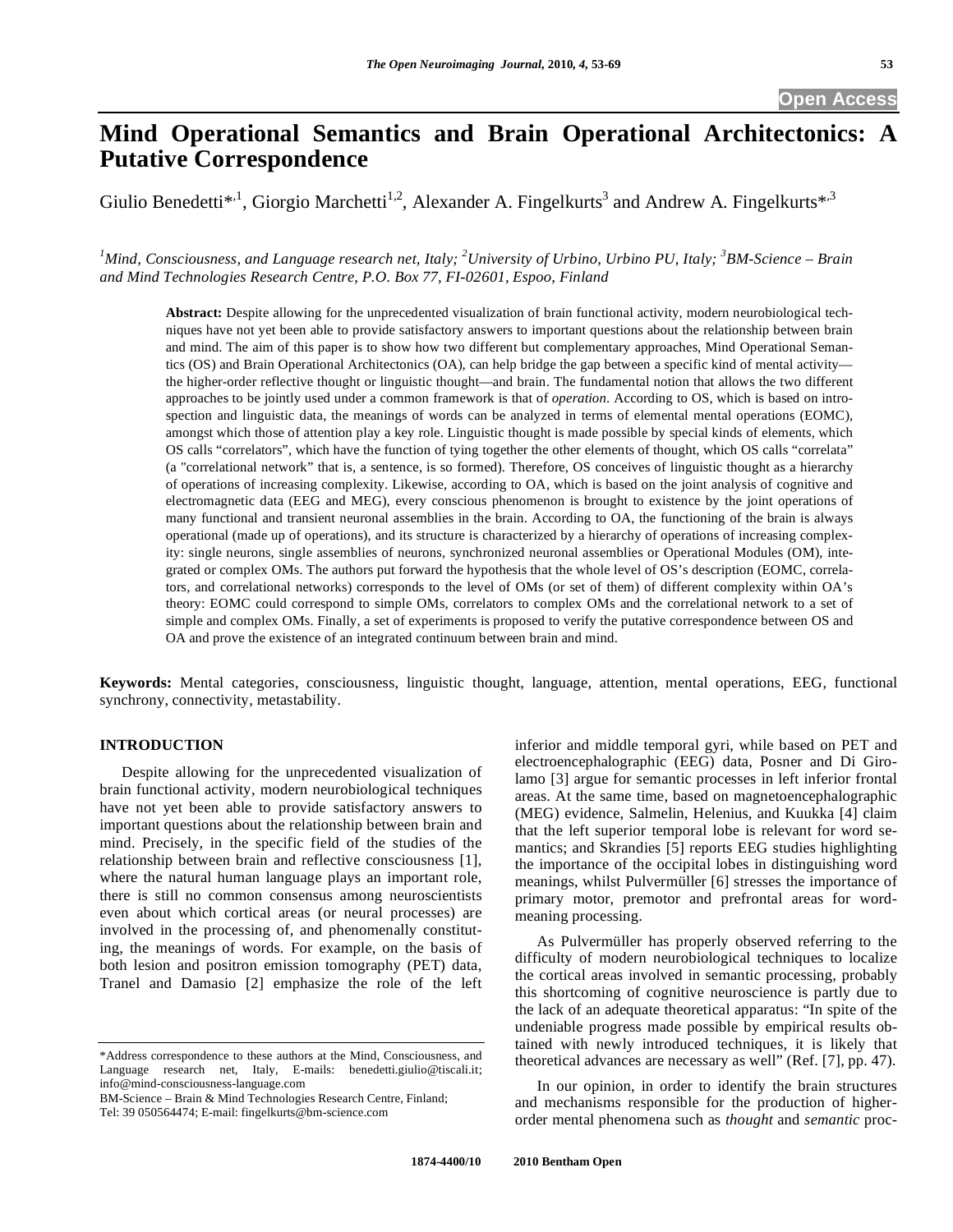essing, a theoretical framework proposing *what to look for* and at *which level* to do it is the necessary guide. To be adequate, this theoretical framework should be able to connect the phenomenal aspects of consciousness and their underlying brain mechanisms. Using Revonsuo's words (Ref. [1], pp. xvi), one "should take very seriously both the subjective psychological reality of consciousness and the objective neurobiological reality" in their intimate connectedness within a single integrated continuum.

 Indeed, only an adequate theoretical apparatus can provide cognitive neuroscience with the level of description and explanation necessary to carry out its investigations. In general, cognitive neuroscience is interested in discovering how the brain makes possible and realizes cognitive phenomena such as language, consciousness, attention, memory, etc.: in a word, to have a mental life. In order to achieve this aim, cognitive neuroscience usually tries to find out where in the brain, in which brain areas, a particular cognitive phenomenon is located; what kind of neuron circuit implements it; at which point in time the phenomenon takes place compared to the neural process. Cognitive neuroscience tries then to give an account in physical terms of cognitive, mental phenomena.

 It is quite easy to realize that such an account cannot be given without having first formulated a *theoretical model* that explains how cognitive phenomena are produced, what they consist of, and, more in general, how our mind works. Indeed, in order to identify the brain structures and mechanisms responsible for the production of cognitive phenomena, one needs a criterion by means of which one understands where, what, how and when to look for and to observe. The physical field can be subdivided in so many different levels (the micro-level of the atoms and sub-atomic particles; the medium-level of cells and neurons; the macrolevel of the neuronal assemblies and nets of these assemblies, etc.), and observed from so many different angles (as an isolated unit, as a composite system, as a dynamic structure, etc.) that without a criterion or guide for deciding where, what, how and when to observe, one cannot even start a research. Where should one address it? What should be the more appropriate level of observation of the physical phenomena: the level of the atoms composing neurons, the level of neurons, or the level of the assemblies of neurons? How, and on what basis, could one explain the relationships between the various elements composing each physical level? What criterion should one adopt to analyze the relationships between the different physical levels? More in general, how can one explain the transition from the physical level to the mental one?

 What should this theoretical model look like in order to adequately support both cognitive (phenomenal, psychological, linguistic, neuropsychological, neuro-linguistic) data and their neurophysiologic underlying mechanisms? We believe it should be an *operational* model, that is, a framework centred on the notion of "*operation*". Let us see the main reasons that led us to believe this:

1) Mental phenomena are not mere copies of the external world, but are the product of the subject's activity. As such they can best be described and analyzed in terms of the operations performed by the subject's mind to produce them.

 In general, there is clear evidence in many experiential fields that even basic mental phenomena such as perception, attention and memory do not simply reflect what is "out there", but are the result of specific (voluntary and involuntary) cognitive processes of the subject. For example, well known phenomena in time perception, such as "prior entry" [8, 9] and "temporal displacement" (*Zeitverschiebung*) [10, 11] clearly show that the way the subject perceives the sequence of events is determined not so much by the objective, physical sequence of the events, but by cognitive factors: the way the subject deploy its attention; whether the sequence of events occur within the so called "phenomenal present" [11], which is strictly linked to specific cortical rhythms [12]; and so on. Space perception is similarly determined by cognitive factors [13]. Moreover, very basic sensations such as pain and pleasure exist which certainly do no represent things and objects of the outside world [14].

 More specifically, the fact that mental phenomena are not mere copies of the external word is testified by higher-order mental phenomena such as reflective thought, conceptualization and imagination. Indeed, it is always possible to think about, describe, categorize or imagine even the simplest physical situation or object in two or more different ways, and two or more different situations or objects in the same way. Linguistic syntax is nothing less than the most evident way human beings have of bringing forth and realizing this, by variously linking, combining, re-combining and dividing phenomenal elements in various ways.

 What all this shows is that the mind does not so much passively duplicate the external world, but rather actively selects, discards and combines sensory, memory and conceptual data according to both inherited and acquired cognitive principles, in order to satisfy the subject's personal motivations, objectives, and attitudes, as well as social and cultural constraints and habits. The human mind is first and foremost an "operating mind".

2) As Ceccato has extensively shown in his work [15-19], what allows one to relate the mind and the brain, the mental field and the physical field - and consequently to compare them, as well as distinguish the former from the latter - are the concepts of activity and operations.

 Mental activity (at least, the conscious one; see Ref. [20]) is characterized by the fact that its products coincide with the activity itself, in the sense that they last and are present only as long as the activity itself takes place. Let us consider, for instance, the thought of a burning tree: the thought (that is, the product of your mental operations) is present in the mind only as long as you think about it, and decays as soon as you stop thinking about it (that is, when you stop performing those specific mental operations).

 Physical activity in the physical world, on the contrary, is characterized by the fact that its products survive the activity itself, and remain quite visible even after the activity is over: when we burn a piece of wood, we can see the product of the physical activity (the ashes) quite clearly even after it has ended.

 The intimate connectedness between consciousness and neurobiological reality mentioned by Revonsuo [1] can then be found by utilizing the concept of "*operation*": by means of it, we can capture, on the one hand, the kind of activity the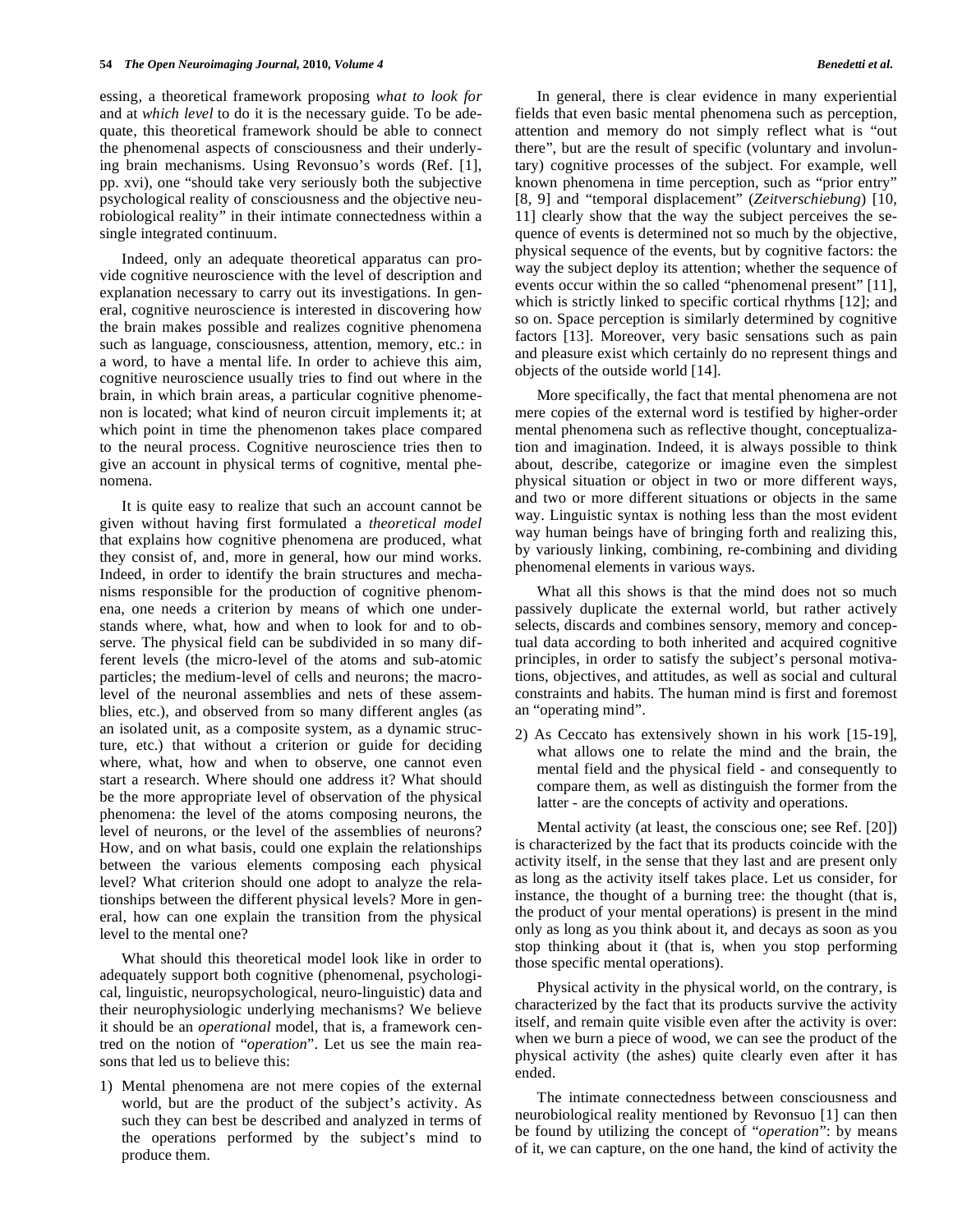mind performs when producing conscious mental phenomena, and, on the other hand, the physical, brain activity that is necessary to support mental activity.

 Therefore, the most proper way of describing higherorder mental phenomena is by looking for and analysing the *operations* producing them, that is, by adopting an *operational approach* (for a more detailed discussion, see Ref. [21-27]). In this sense "operation" stands for the process or series of acts that are limited in time. This provides a basis for discussion of the relative complexity of operations, where there is a more complex operation/operational act that subsumes the simpler ones [27, 28].

 Once an operational theory of mental phenomena in general and linguistic thought in particular is developed, it becomes possible to look for the neurophysiological basis of the operations producing them. Neurophysiological research will then be provided with a theoretical framework capable of guiding its investigations in a reasoned and methodical way. In turn, neurophysiological research will have the possibility of either confirming or falsifying the theorized postulates, and in the latter case it will lead theoreticians to modify their hypothesis, or adjust their analyses.

 As Silvio Ceccato [15, 18] argued many years ago, only an operational model would be able to provide a suitable and viable criterion capable of directing the research investigation of what is considered to be the physical substratum of the mind: the brain. In fact, by analysing and considering our conscious mental world as a hierarchy of carefully organized self-presenting phenomenal patterns (which are both the object and the act/operation at the same time [1, 29]), produced by the activity of some physical system (the brain as a whole, or its parts), it is possible to assign to every single neurophysiological operation some mental property or pattern. In this way, the road is open to the systematic and detailed research of the physical (neurophisiological) basis of the phenomenal world: by subsequent and finer and finer manipulations of the physical brain substratum, one can empirically determine and isolate the system(s) that is (are) responsible for the instantiation of specific phenomenal features or patterns. The opposite strategy is also possible, that is, firstly isolating higher-order mental phenomena such as *thought* and *semantic processing* (or some other phenomenal pattern of subjective experience) and secondly trying to identify the neurophysiological pattern that is responsible for them or accompanies them.

 The notion of *operation*, then, is the fundamental and central one in bridging the gap between brain and mind: it is precisely by means of this notion<sup>1</sup> that it is possible to identify what at the same time belongs to the phenomenal conscious level and to the neurophysiological level of brain activity organization, and mediates between them [27, 30].

 In this article, we will present two different but complementary operational approaches to mind and brain: *Operational Semantics* (OS) and *Operational Architectonics* (OA). These two approaches had a completely independent origin, and belong to two different fields of research. OS, which was put forward by Benedetti and Marchetti following in the footsteps of Ceccato [16-19], is essentially based on intro-

<u>.</u>

spection and the analysis of linguistic data. This approach, therefore, can be classified between Cognitive Psychology and Linguistics. Among other things, OS has led to the formulation of an *operational* theory of the nature and structure of linguistic thought, that is, of the kind of reflective thought that lies at the basis of human language, and of which human language is the expression.

 OA, on the contrary, is based on the joint analysis of cognitive and electromagnetic (EEG and MEG) data. This approach originated from the work of Kaplan [31-33] and was further modified and developed into a complete theoretical framework by Andrew and Alexander Fingelkurts [26-28, 34-36]. According to this theory, whenever any pattern of phenomenality (including reflective thought) is instantiated, there is a neurophysiological pattern of appropriate kind that corresponds to it [30, 37]. These patterns (expressed as virtual operational modules) are brought into existence by joint operations of many functional and transient neuronal assemblies in the brain.

 The aim of this theoretical paper is to show that these approaches are correspondent to each other through the shared notion of *operation*, which is central for the higherorder reflective thought/language (OS approach) and the functioning of brain (OA approach). In this paper, firstly, we will consider briefly the main principles of both theories. Secondly, we will illuminate what the supposed correspondence between them could be. And thirdly, we will consider the main implications deriving from the combination of these two approaches, namely the possibility of experimentally and empirically verifying by means of the neurobiological approach the hypotheses put forward, and the analyses performed, by the introspective-linguistic approach.

# **OPERATIONAL SEMANTICS (OS)**

 Since two theories (OS and OA) and their possible correspondence have to be introduced in the restricted space of an article, only *the essential outlines* of OS are shown here. A more in-depth introduction can be found in the main references [20, 23, 38]. The difference between this kind of semantics and the other kinds of semantics has been variously described: Benedetti [38] for example outlines the difference between OS and Natural Semantic Metalanguage [39-46]; Marchetti [20] outlines the difference between OS (which he also calls Attentional Semantics) and Logical-philosophical Semantics (put forward by authors such as Frege, Carnap, Tarski and Montague) and Structural Semantics (developed by authors such as Hjelmslev, Martinet, Greimas and Saussure); Marchetti [47] highlights the difference between OS and the kind of cognitive semantics put forward by Leonard Talmy. The difference between the principles inspiring OS and the other kinds of semantics is also highlighted by Ceccato & Zonta [19], who describe the difference between what they call Operative Linguistics and Structural Linguistics, and by Vaccarino [48], who extensively deals with the relationships between his Constructivist Semantics and the other kinds of semantics. Oliva [49] describes the differences between Operative Linguistics and the other main linguistic theories. Finally, and in order to let the reader better understand the theoretical innovations introduced by OS, it has to be noticed that OS differs substantially from the majority of recent psycholinguistic studies (for an extensive review, see

<sup>&</sup>lt;sup>1</sup> Importantly, it has to be noticed that operations can be of different complexity  $[28]$ .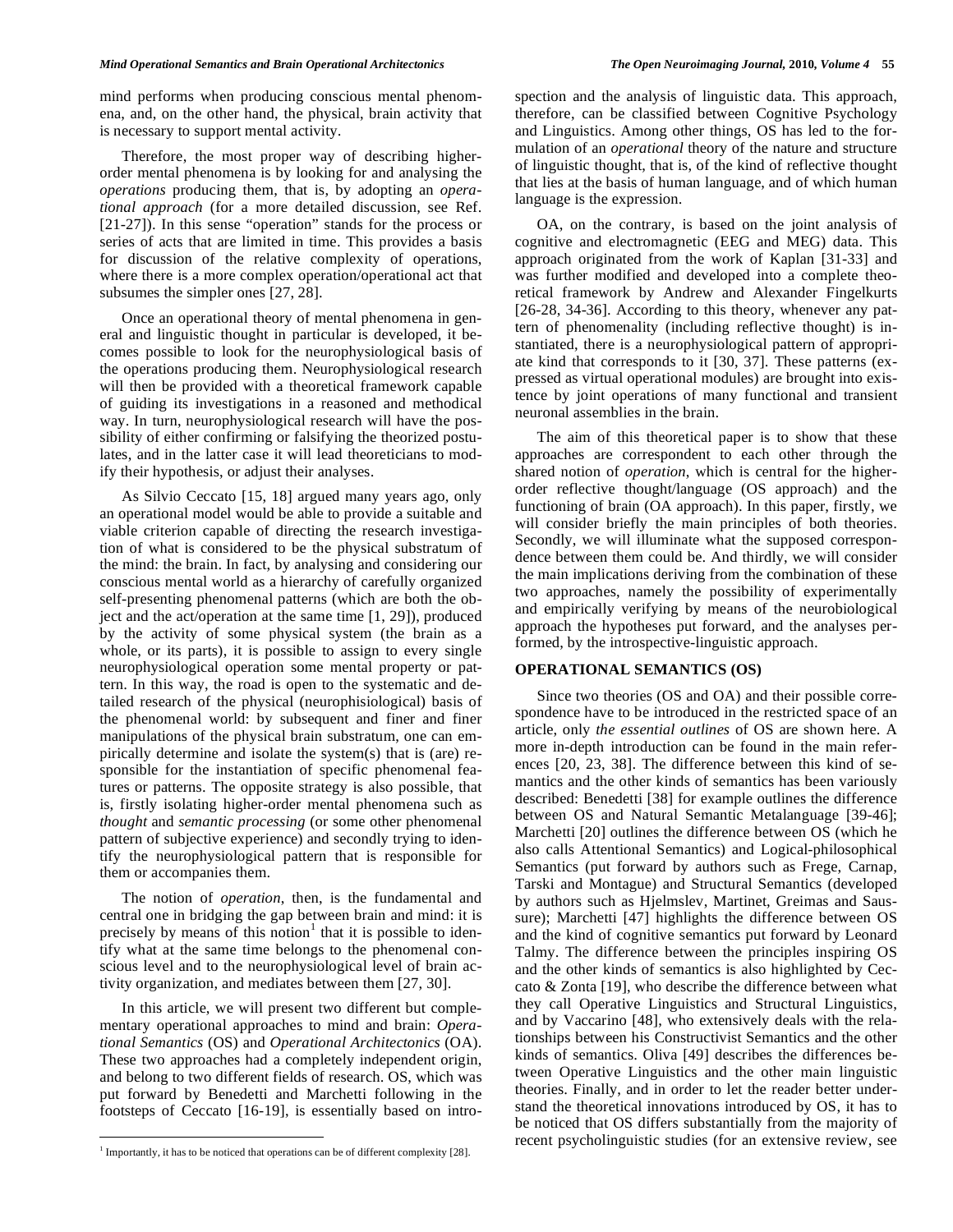Ref. [50, 51], not only for the fact that it primarily deals with, and privileges, the semantic aspect of language over the syntactic one, but also because it offers a functional model that could be applied equally well to the comprehension stage of language as to the production stage of language: in this sense, OS represents in our view an important improvement on , and integration to, current psycholinguistic studies.

 As everybody knows, thought is not accessible with objective methods. It is accessible only subjectively through first-person perspective or, indirectly, by means of language. However, what is accessible is only the *content* of thought, not its *mechanisms* [1]. These mechanisms are shrouded in a deep mystery. Neural Science, despite its progresses, does not seem to be going to reveal this mystery (at least at present). OS proposes to study these mechanisms by adopting some new fundamental theoretical presuppositions and a methodology, which is both introspective and linguistic. What OS allows us to study is *the higher-order reflective linguistic thought*, that is, what language is the expression of (for the sake of simplicity, from now on we shall use the expression "linguistic thought"). Linguistic thought, despite being just one kind of thought, is nevertheless the prevalent one, at least in the human being who has already learnt to speak.

 We believe that the best way to introduce OS is exactly to consider language itself. So, let's take a fragment of language at random. For example, the beginning of one of the most famous books in the world: "Pinocchio".

 *Once upon a time there was…* 

 *A king! my small readers will say at once.* 

 *No, children, you are wrong. Once upon a time there was a piece of wood.* 

 *It was not a luxury wood, but a simple stack piece, one of those pieces we use to put in stoves and fireplaces in winter to light fire and to heat rooms.* 

 Every discrete element of language, that is, every word, designates at least one meaning (in many languages, many single words designate more than one meaning together, like, for instance, the basic meaning plus the plural). Therefore, each word designates one (or more) "atoms" of thought. Let's ask ourselves what these "atoms" are, what their nature is. As far as their nature is concerned, first of all it seems that the meanings of words can be divided into at least three categories.

1) In the passage we have chosen, there are words that, at first sight, seem to designate something physical (or, at least, mainly physical). These words are: "children", "wood", "stack", "stoves", "fireplaces", "winter", "[to] light", "fire", "[to] heat", "rooms". It is easy to realise that such words are so many that they make up probably most of the lexicon of any language.

 If we consider this class more in depth, however, it does not seem homogeneous. Words such as "robin", "bird" and "animal", for instance, seem all to belong to this class, but certainly they express an increasing level of "abstraction" (therefore, something mental). Words such as personal pronouns ("I", "you" etc.), even if they undoubtedly designate

something physical, are certainly more "abstract" than the names of the people they indicate in turn, for example "John Smith". But, apart from these considerations, what we want to highlight is that there is a big class of words that have an *evident* and *important* reference to something physical.

- 2) Then, there is another class of words that indicates things that we can collectively call "psychical", that is, feelings, emotions, moods etc. (love, hate, fear, anger etc.). These words are much less numerous (in the passage chosen there is not one of them).
- 3) Finally, there is a third class of words (or, in many languages, morphemes) that seem clearly different from the ones of the first two classes. In the passage chosen they are: the verbs "to be" and "to have", the article "a", the prepositions "upon", "at", "of", "in", "to", the demonstrative adjectives "that" and "those", the negations "no" and "not", the conjunctions "and" and "but", the numerals "once" and "one", the adverb "there" and the morpheme "-s", which indicates the plural. These words do not, or only minimally, seem to refer to anything physical or psychical. In the vocabulary of a language they are all the "grammatical" words, that is:
- *prepositions* (with, of, to, at, from, by, in, for, on, between, among etc.) and *conjunctions* (and, or, if, because, but etc.);
- *interrogative-indefinite*-*relative pronouns* or *adjectives* (who, what, which, whoever, whatever, whichever etc.);
- *demonstrative adjectives* and *pronouns* (this, that, other, the same etc.);
- main adverbs of place, time, manner etc. (here, there, where, when, how, why etc.);
- pronouns/adjectives of quantity (all, many, some, few etc.);
- *negation* (not, no, in- or un- as a prefix);
- numerals (one/first/once; two/second/twice; three/third etc.);
- fundamental verbs like "to be", "to have", "to get" etc.;
- most *morphemes* of the large number of languages that have a more or less rich morphology (the ones which indicate *cases*, in languages that have cases; the *number* of nouns and, in many languages, of adjectives; *moods* of the verb etc.).

 In the passage chosen there are also two other words, "small" and "piece", which, even if they are not properly considered "grammatical", seem to be of the same kind (other examples can be: "big", "high", "low", "beginning", "end" etc.).

 It is easy to realise that the number of items composing this class is quite limited (probably, they are more than the items of the second class, but surely much less than the ones of the first class), but, *as a class*, they are used *in an extremely frequent way*. If we choose samples of language at random, we will realise that this class is, in almost all cases, the main component of sentences and that it is *absolutely indispensable in order to speak*, that is, to make *any* speech up. Therefore, it is logical to consider it the fundamental structural component of language, and therefore of linguistic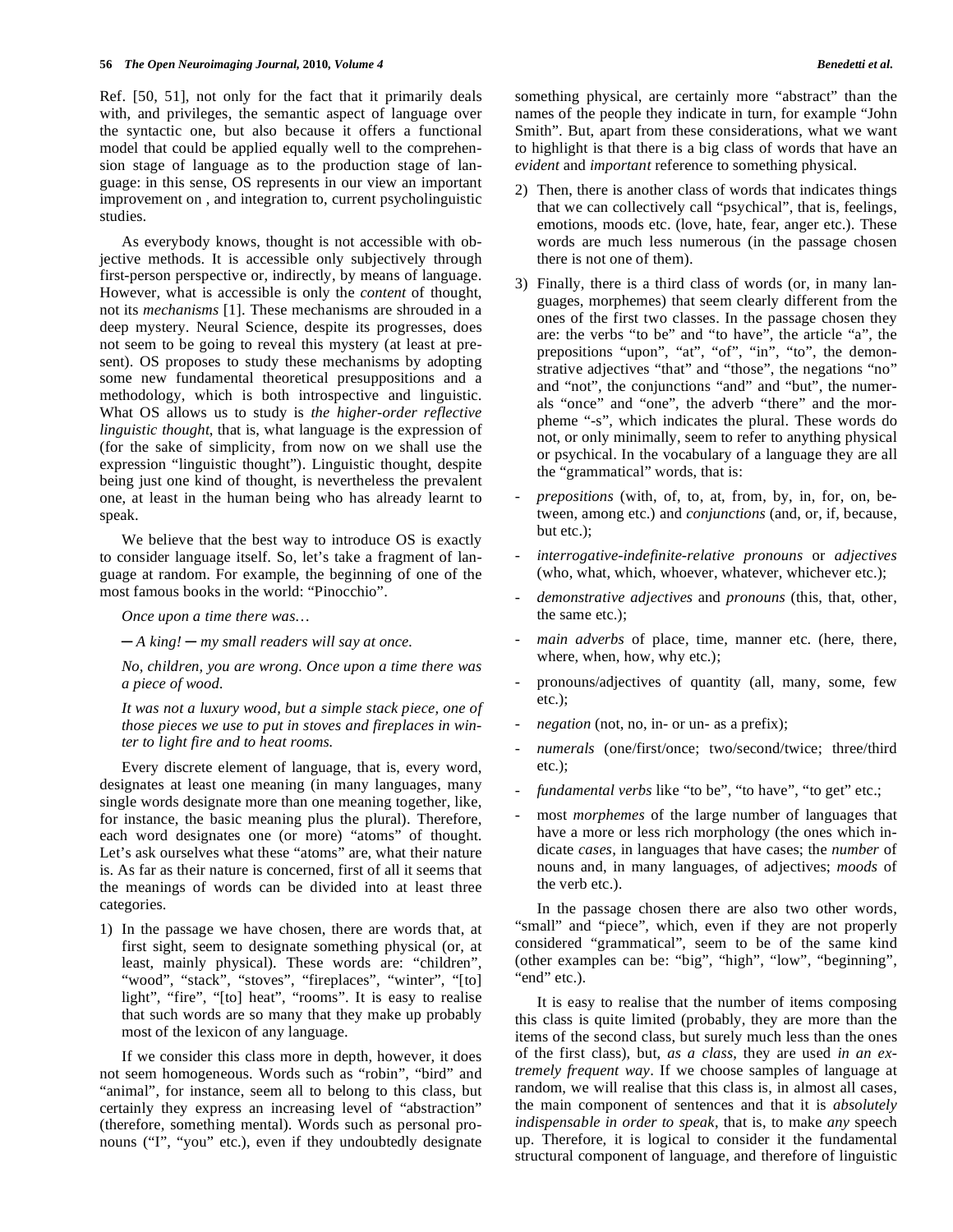thought. We maintain that *until we understand the nature of the meaning of these words, we shall not be able to understand the nature and the structure of linguistic thought*.

 Well, what do these words and morphemes indicate? In some cases, it may seem that these words, even if they do not indicate something physical or psychical, indicate *relationships* amongst physical things (in sentences such as "bottle *of* wine", "he *has* a moustache" etc.) or *features* of physical things (in sentences such as "a *large* table"). Nevertheless, the same identical words may be used without problems in situations that have nothing to do with the physical world (for instance, we may say "stream *of* consciousness", "*to have* an idea", "a *large* number" etc.). Therefore, the answer to the question must be a different one.

 Naturally, linguistics tried to give an answer to the aforesaid question [52, 53]. The solutions proposed so far seem unsatisfying. In order to realize this, it is sufficient to examine the definitions of these words that can be found in dictionaries. They use tautologies (for example, "not" is defined as "negation") or false synonyms (for example, "to have" would mean "to possess, to own", "to keep", "to get, to obtain", etc.) or they send us from one word to another word and then back (for example, the verb "to look for" is defined by means of the verb "to find" and vice versa). As far as prepositions are concerned, they are generally said to have a lot of meanings, that is, they would indicate many kinds of relationship (such as place, time, manner, cause, means or instrument, company or union, origin etc.). It is easy to object that it seems improbable that words, which occur so frequently and are so indispensable, have so many meanings. It is more likely that prepositions have *only one*, more general meaning (that is why it is so difficult to determine it), and that the many relationships grammar speaks about are only specifications, just introduced by grammar itself, which are *included* in this more general meaning: for example, it is more likely that the preposition "with" does not designate the relationship of company or union, manner, cause etc., but something more general in which the relationship of company or union, manner, cause etc. are included. In fact, several linguists themselves admit, more or less openly, that the definitions given of these words are unsatisfying [52, 53].

 A completely new solution to this problem comes from OS. This kind of approach was developed, in the 50s-70s of last century, by S. Ceccato (1914-1997). Two of the authors of this paper, Benedetti [21-23, 38, 54-56] and Marchetti [20, 24, 25, 57-60], have deeply modified and developed it (because of this, they use a name that is different from the original ones -such as Operational Linguistics and Operational Methodology- used by Ceccato). The fundamental thesis of OS is that these words designate *sequences of mental operations* (the name "Operational Semantics" derives from this), *amongst which the ones of attention play a key role*.

 Ceccato called "mental categories" these sequences of mental operations, an expression that is also adopted by OS. We must notice the fact that this use of the expression "category" is completely different from the use made in Cognitive Psychology and Linguistics. Typically, Cognitive Psychology and Linguistics use the expression "category" to highlight the fact that, since many objects of the physical world share common features, but are not identical, we create

*classes* by means of a mental process of abstraction [61-64]. On the contrary, OS calls "mental categories" the meanings of the words such as the ones we listed at point (3).

 As we pointed out, according to OS, mental categories are made up of mental operations, which were called *elemental mental operations* by Ceccato. Also in this case, it must be highlighted that the use by OS of the expression "elemental mental operations" differs from the use made in cognitive sciences: while for the former it denotes only "elemental operations that make up mental categories", for the latter it has a wider meaning, denoting also some other kind of operations that may be considered "elemental", such as, for example, basic operations of perception. For this reason, in this paper we shall use, as much as possible, the more specific expression "*elemental operations that make up mental categories*", or its acronym EOMC.

 Below we shall try to summarise very briefly how, according to OS, mental categories are formed starting from EOMC and how linguistic thought is made up starting from mental categories, so that the reader can understand the experiments proposed in the last part of this paper.

 Ceccato hypothesized that attention can only be in two states (attention waiting for something to be focused on, and attention focusing on something) and that the structure of the mental categories is made up of the various possible combinations of a progressively increasing number (2, 3, 4, etc.) of these two states. This hypothesis gave poor and controversial results in the analysis of mental categories. Nevertheless, Ceccato gave also some other sketched descriptions of the structure of several mental categories. Starting from these descriptions, Benedetti [22, 23] and Marchetti [20] have proposed a set of EOMC that is more complex than Ceccato's, and have consequently put forward new analyses of the fundamental mental categories.

 Benedetti and Marchetti's proposals include both operations of attention and other kinds of operations, most of which have been repeatedly described in Cognitive Psychology. Starting from the seminal works by James [65] and Ribot [66], attention has been variously analysed and described: Posner [67, 68] and Posner and Cohen [69], for example, specifically describe the operation of orienting attention and the three elemental operations composing such an operation: engaging on a target, disengaging from it, and shifting to a new target; Jonides [70] describes the way attention can be focused at variable levels of size, being set either widely across a display of objects or narrowly to the size of a single object; La Berge [71] analyses how attention can be focused at variable levels of intensity; La Berge [72] describes how attention can be sustained or maintained for variable, though limited, amounts of time; Pashler [73] describes the different involvement of attention during the perceptual processing stage and more central, post-perceptual stages. The works by Braga-Illa [74-76] and Denis [77] describe in an extensive and quite exhaustive way the bulk of studies on representation in various scientific fields (psychology, sociology, logic, artificial intelligence, etc.). As to memory and its various forms and characteristics, see Baddeley [78], Baddeley and Hitch [79], Cowan [80, 81], Miller [82], Oberauer [83] and Oberauer *et al*. [84].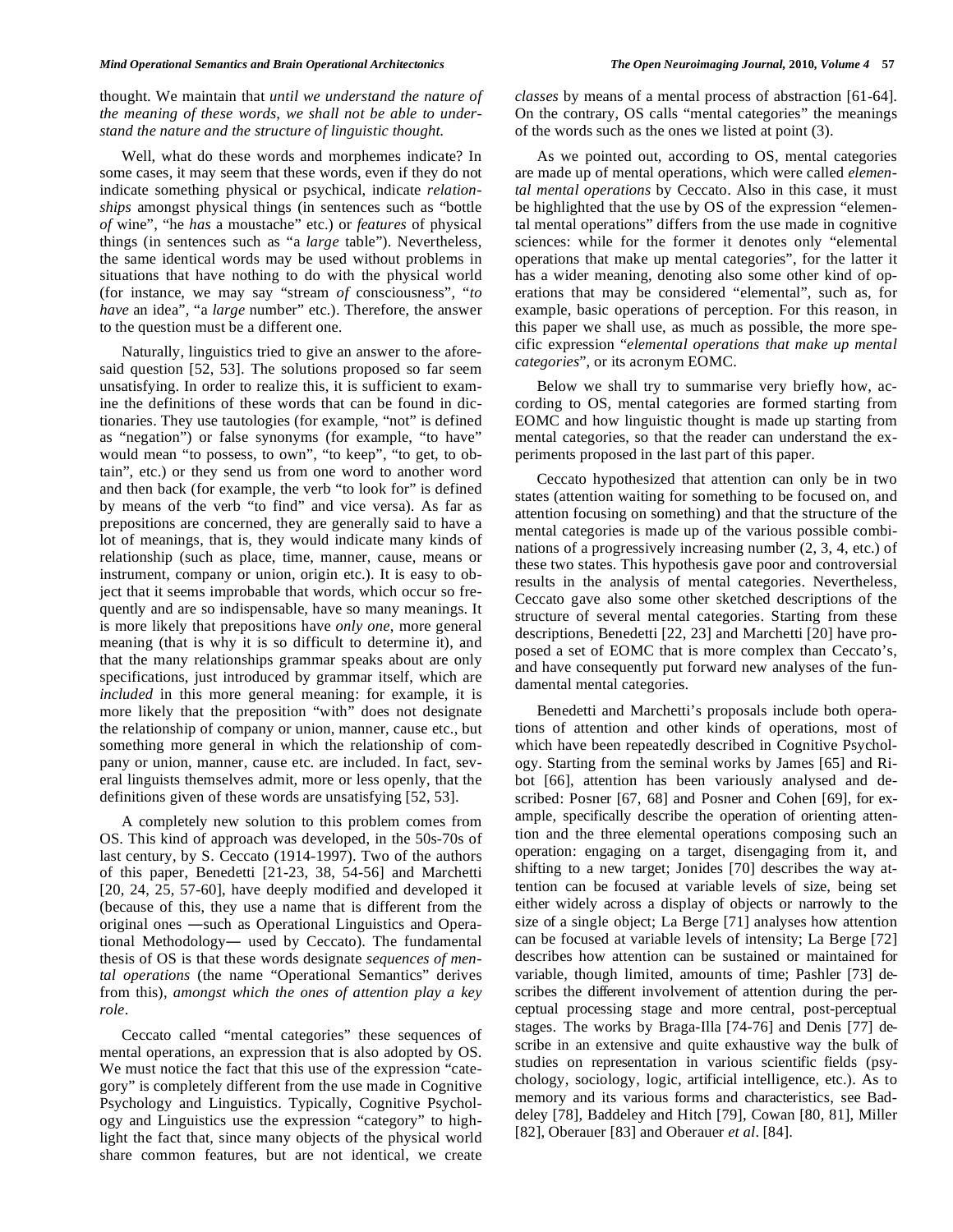#### **58** *The Open Neuroimaging Journal,* **2010***, Volume 4 Benedetti et al.*

 *The new idea we propose is that by means of these operations we can account for* the meaning of the words listed at point (3), hence for the *nature and structure of linguistic thought*. The list of the EOMC that Benedetti proposes is the following.

#### **1. Operation of Attentional Focalisation (AF)**

 This operation produces the "selection", or "highlighting" of its object with respect to all the rest [65]. AF can widely vary in extension (therefore, we can focus our attention on an object, a part of it, or several objects). The focus of attention can move from an object to another one, or from a part of the field to which it is applied to another one. Moreover, AF can be maintained for variable, though limited, amounts of time. Attention can be applied not only to objects, but also to the so-called "maps" [38]. The main maps are the spatial map and the temporal map, that is, our mental representations of space and time. In this way it is possible to account for the structure of the mental categories related to space and to time (for example: "place", "where", "here", "there", "high", "short", "wide", "narrow", "left", "right", "now", "before", "after", "during", "when" etc.). (For the importance of attentional selection in the construction of space, see also Carstensen [85-87]).

#### **2. Operation of Attentional Discarding (AD)**

 By means of this operation we exclude or discard something, keeping anyway in mind the fact that attention was focused on it before (this operation is different from simply stopping focusing our attention on an object in order to focus on something else).

#### **3. Operation of Representation (R)**

 The operation of representation is the act of thinking about something which is not present. This is what we do when, hearing for example a word, we pass to its meaning, which was previously memorised. Sometimes the formation of a mental image of the object follows the understanding of the meaning.

# **4. Operation of Comparison (C)**

 When this operation is performed, we compare two (or more) objects that are focused by attention and borne in mind. Even though comparison implies operations of AF and presence keeping, we believe that it has to be considered as a separate function. This is the reason why we call it "extraattentional" operation.

# **5. Presence Keeping (PK)**

 In common language, this operation is referred to as "bearing (or keeping) something in mind". This operation is surely strictly related with the well-known concept developed by Cognitive Psychology of "working (or active) memory" [78-81, 83, 84]. We can sense this operation very well when, looking at two distinct objects, *A* and *B*, firstly we name them separately, and then we say "*A* and *B*": in the latter case, we focus our attention on *A* and we keep it present while focusing our attention on *B*.

#### **6. Operations of Memory (MO)**

 Memory surely plays a key role in our mental life: by means of it, we fix and recall both brief and long-term memories continuously. Apart from all of this, Benedetti thinks that memory operations are part of the structure of some mental categories [22, 23, 38]. Therefore, we list them amongst the basic mental operations that make up mental categories. Also these memory operations are distinct from the ones of attention.

 As we have said, our hypothesis is that the meanings of the "grammatical" words, which represent the majority of mental categories, are sequences of EOMC. Let's briefly consider some simple examples<sup>2</sup>.

 In the case of the conjunction **and**, as already mentioned, we focus our attention (AF) on something (say *A*) and we keep it present (PK) while focusing our attention on something else, *B*. In this way *B* is "tied" to *A*. In the case of the conjunction **or**, firstly we focus our attention (AF) on an object *A* and then we discard (AD) it in order to focus the attention on another one, *B*. Therefore, *A* is excluded when *B*  is taken into consideration: an alternative between the two objects is so created.

 In the case of the preposition **with**, first we focus our attention on an object *A*, then the attentional focalisation also extends to another object *B*, because *B* is in such a relationship with *A* that attention is induced to focus *A* and *B* as a unity, together. For example, we say, "bottle with cork" when the cork is in the neck of the bottle. We have to notice that this analysis explains very well the fact that in many languages this preposition is used to express both the relationship of company or union between two things and the one of means or instrument between an activity and an object. Indeed, both when we say, for example, "cup with handle" and when we say, for example, "to write with a pen", what appears to our attention is an object which is in such a relationship with another one that our attention is induced to focus on both objects together, as a unity. In fact, the handle is joined to the cup and therefore as long as we look at the cup we also see the handle; and as long as we watch the action of writing we see the pen.

 Also in the case of the meaning of the **genitive case** (expressed in English with the preposition "of", the possessive case or word order) we refer to a situation in which an object is in such a relationship with another object that attention is induced to focus also on the latter. However, when using the genitive case, we keep mentally present such a relationship between the two objects, but then we focus attention only on the second object. For example, if, looking at a man with a black hat on his head, we say "there is a man with a hat" and then add "the man's hat is black", in both cases we keep present the fact that the hat is in such a relationship with the man that attention is induced to focus on both objects (the hat touches the man), but when using the genitive case attention then focuses only on the hat (in order to talk about the hat and say that it is black). This analysis explains very well the fact that the genitive case is used when between two objects there are relationships such as: possession ("John's car"), work/author ("picture of Raphael"), part/whole ("the branches of the tree"), belonging to a group ("a friend of mine"), feature/object ("the colour of the dress") etc.

 $\overline{a}$ 

 $2$  The most important mental categories have been identified by using: the list of "semantic primitives" of "Natural Semantic Metalanguage" [39-46], the Swadesh list (a list of basic words, common to most languages) and the list of Indo-European roots.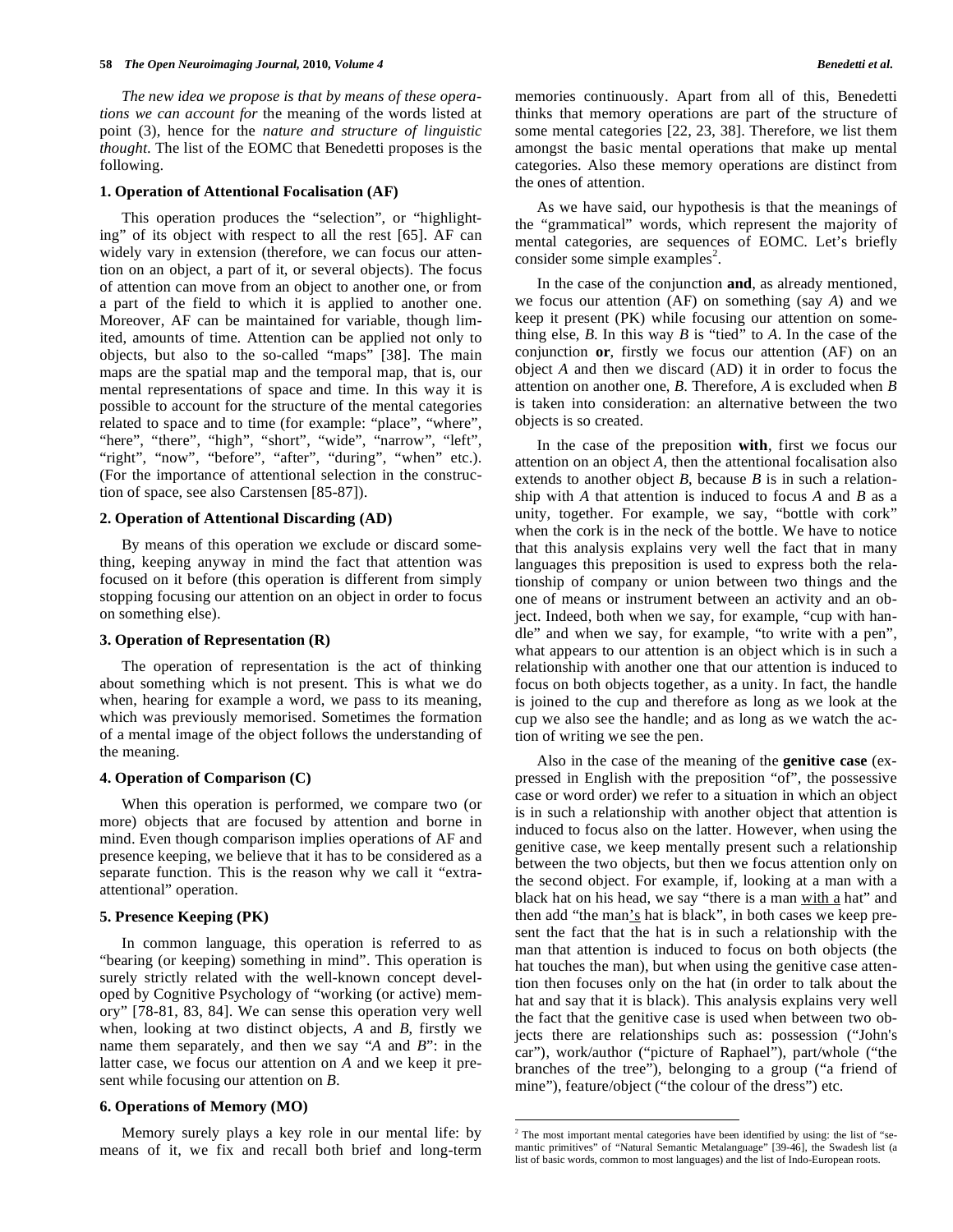#### *Mind Operational Semantics and Brain Operational Architectonics The Open Neuroimaging Journal,* **2010***, Volume 4* **59**

The category of **negation** ("not", "no", "in-" or "un-" as a prefix) indicates the discarding (AD) of the representation (R) of a meaning. If, for example, we say, "John's car is not red", we mean that the representation of the meaning "red" concerning John's car (a representation that was prompted by a previous event, such as for example the question: "Does John have a red car?") is discarded.

 The categories **which, what** and **who** indicate that attention is firstly focused (AF) on a group of two or more elements, which are considered equal (C), and then focused on one of them while discarding (AD) the remaining objects, bearing in mind (PK) the origin of the first one. If, for example, we are looking at some books, and someone asks us "which book do you want?", we will realize that after having focused our attention on the group of books, we focus on one of them while discarding the others, but bearing in mind the fact that the book chosen comes from a group of similar elements (that is, a group of books).

 The category "how much" is produced by means of the operation of **counting**, that is, by means of a series of operations of focalization of attention (AF), one following the other, on each object of a group of objects considered equal (C), bearing in mind (PK) the preceding objects each time we add a new one. Each successive repetition is named by a different name (these are the **single numbers**: "one", "two", "three" etc.). The word **number** indicates each one of these repetitions without specifying which one, while **how much** indicates that attention must be focused on the final result of counting. The category of **plural** instead indicates that we have simply carried out subsequent attentional focalizations on things considered equal, but without associating a conventional name of a progressive series (that is, a number) to each of them. For example, if, when looking at a scene in which there are an apple, a pear, a plum and a peach, we say "there are <u>four</u> fruits", this happens because, firstly we have considered the apple, the pear, the plum and the peach as elements that are equal (that is, as "fruits"); secondly, we have focused our attention on one of them associating a conventional name ("one") to it; thirdly, while bearing in mind this, we have focused our attention on a new element associating another conventional name ("two") to it; and so on. If instead we say, "there are some fruits", we have carried out the same operations, but without the association of a progressive series of conventional names.

 We conclude this brief series of examples of analyses of mental categories with two verbs: "to have" and "to get". Their meanings are so general that dictionaries usually try to capture them by defining each entry with a very long list of verbs: for example, "to get" would mean "to obtain", "to receive", "to understand", "to become" etc. However, these lists are nothing else but collections of more "specialised" verbs whose meanings are included in the more general meanings of "to have" and "to get". The meanings of "to have" and "to get" are so general because both these verbs designate the same relationship as the one designated by the preposition "with" (first attention focuses on an object *A*, then attentional focalization is extended to another object *B*  because the latter is in such a relationship with *A* that attention is induced to focus *A* and *B* as a unity, together). The difference with the preposition "with" is that, in the case of these two verbs, as in all verbs, we see the situation from the

temporal point of view, which entails that we keep our attention continuously or repeatedly focused on the situation, and feel its incremental work [88]. In the case of the verb **to have**, the result is something static. For example, "that man has a moustache" means that when we focus our attention on his face we also see a moustache and this remains constant throughout time. On the contrary, in the case of the verb **to get**, the result is something dynamic. For example, "to get the pen" means that our hand comes in such a relationship with the pen that if we look at the hand we also see the pen (the pen is *in* the hand), while before there was not such a relationship.

 Now that we have introduced some analyses of mental categories, we can explain how, according to our theory, mental categories allow us to produce linguistic thought. Let's consider the following words: "apple", "pear", "red", "and", "or", "with". Let's try to represent each of the meanings of these words in an isolated way. This is easy for the first three words, while for the other three we have a clear sense of "incompleteness". We sense very well that these words require something that precedes them and something else that follows them. In other words, their function is to "tie" two other elements to each other. According to our theory, linguistic thought is made up of two fundamental kinds of elements:

- 1) correlators
- 2) correlata

 *Correlators* are the elements that have the specific function of tying the other elements of linguistic thought. They are the mental categories designated by prepositions, conjunctions and some of the so-called cases (genitive, dative etc.), in languages that have cases (in languages that have no cases their meanings are expressed by means of prepositions). *Correlata* are the elements that are "tied" by a correlator. According to OS, even though the meanings of isolated words (such as "apple") are a kind of thought, there is actual linguistic thought only when we "tie" or "correlate" more than one meaning to each other, that is, when we say, for example, "apple and pear", "red apple", etc.

 The two correlata that are tied by a correlator are called "first correlatum" and "second correlatum", respectively, according to the order in which attention focuses on them. The whole structure so formed is called *correlation* or *correlational triad* and we represent it graphically in the following way:

| correlator       |                   |  |  |  |  |  |
|------------------|-------------------|--|--|--|--|--|
| first correlatum | second correlatum |  |  |  |  |  |

 In the case of the example "pear and apple", we shall have this correlation:

| and  |       |  |  |  |  |  |
|------|-------|--|--|--|--|--|
| pear | apple |  |  |  |  |  |

 Besides prepositions, conjunctions and some cases (in languages that have cases), there is another correlator, which is extremely important. Its structure is the same as the one of the conjunction "and" (attention focuses on *A* and *A* is borne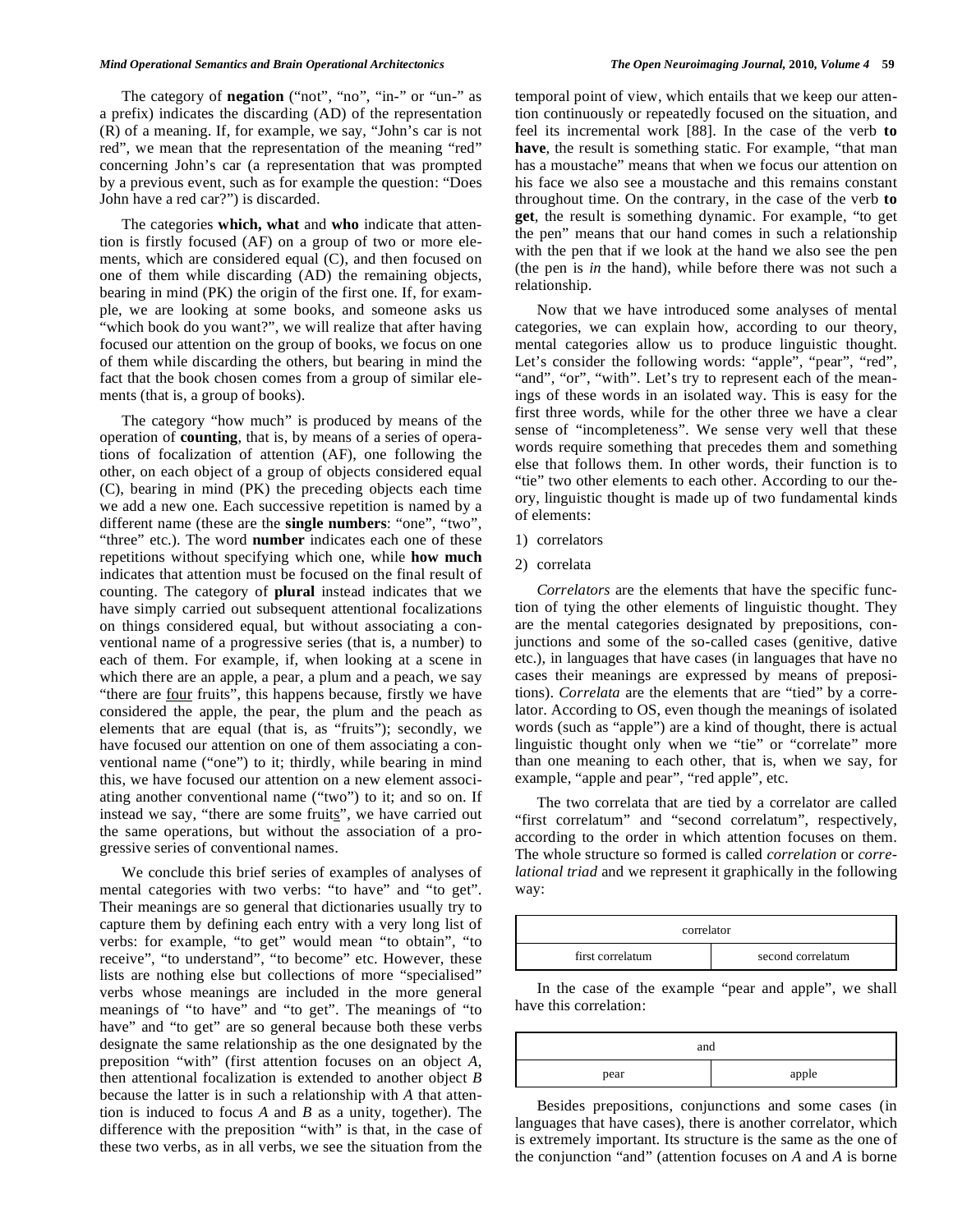in mind while attention focuses on *B*), but in this case *A* and *B* do not remain separate, but they "combine" together. This happens because *A* and *B* are in some way complementary. For example, *A* is an object that can exist on its own and *B* a possible feature of it (correlation substantive-adjective); or *B*

| green | leat | John | runs | reading | books |  |  |
|-------|------|------|------|---------|-------|--|--|

 Since this correlator is, as we can easily understand, the most used of correlators, it is convenient not to express it with a word and to indicate its presence either simply putting the two words that it correlates one after the other (when this is possible) or using marks of the words (English has very few marks of this kind, but many languages have several of them: for instance, in the Italian sentence "bottiglia di vino nuova", which means "new bottle of wine", the two "a" that are underlined are marks of the feminine gender, which indicate that the adjective *nuova*, "new", has to be related to *bottiglia*, "bottle", not to *vino*, "wine"). Because this correlator is not expressed by a word, it has been called "implicit correlator". Nevertheless, it is really implicit only when no linor *A* is an activity and *B* something the activity can be performed on (correlation verb-object); etc. We represent the implicit correlator graphically by means of a horizontal bar:

is what may happen to *A* in time (correlation subject-verb);

guistic element (whether word order or word marks) expresses it, that is, only when it can be inferred by the general sense of the sentence. For example, in the two expressions "empty whisky bottle" and "Scotch whisky bottle" only the sense of the sentence tells us which noun the two adjectives "empty" and "Scotch" refer to.

 According to OS, correlation is the basic unit of linguistic thought. Linguistic thought in fact is a "network" formed by correlations (*correlational network*) in which a correlation acts as a correlatum of another correlation. Therefore, the sentence "John reads books and magazines", for instance, has the following structure of thought:



(the dotted line that starts from the line that separates the two lower boxes of a correlation and that ends with the symbol "•" placed in one of the two lower boxes of another correlation indicates that the first correlation is one of the correlata of the second correlation). We call this theory *correlational theory of linguistic thought*. Obviously, it is also a linguistic theory, but the facts that a) it is above all a theory about the nature and structure of thought; b) it makes a clear distinction between correlators and correlata; c) it considers linguistic thought a non-linear "network", based on units necessarily composed of three elements —one element that ties and two elements that are tied (even if sometimes the former is not expressed)— make it a linguistic theory that is deeply different from all other linguistic theories.

 The set of hypotheses forming OS, which we have very briefly summarised here, have been put forward through methods of both an introspective and a linguistic kind (analysis of the contexts in which words expressing mental categories occur). These very same linguistic data also allowed us to verify the validity of the analyses carried out. The study of the gestures that sometimes accompany the verbal expression of mental categories provided further evidence for our hypotheses [89]. Unfortunately, up to now there was no real opportunity to relate OS theory to a biologically based framework, which describes the properties of reflective consciousness at the neurophysiological level of brain organization, and to test OS's hypotheses by means of neurobiological methods. OA is a neurobiological theory, recently developed by two neuroscientists – the Fingelkurts brothers, which has a putative correspondence with the introspective-linguistic OS theory by Benedetti and Marchetti and offers a methodological way to test the common predictions of both theoretical frameworks.

 Summarising, the fundamental theses/predictions of OS, which make it a deeply different semantic theory from the others, are the following.

- 1) According to the wide and in-depth approach of Wierzbicka [40, 41], most words of a language can be defined by means of words of the same language, but there is a core of fundamental words (which Wierzbicka calls "semantic primitives") whose meaning cannot be defined by means of words. This central core is mainly made up of the "grammatical" words. According to OS, we can account for the meaning of these fundamental words only by "getting out of language". In fact, the fundamental thesis of OS is that the meanings of these words (which OS calls "mental categories") are sequences of elemental mental operations, amongst which the ones of attention play a key role. These elemental mental operations (which OS calls "elemental mental operations which make up mental categories", or EOMC) have been repeatedly described in Cognitive Psychology. The prediction of OS that the grammatical words are constituted by sequences of EOMC can be experimentally tested and ascertained thanks to the methods and techniques developed by OA. In this work we propose some experiments aiming at verifying such a prediction.
- 2) Although linguistics has often, more or less explicitly, considered the aforesaid words (or morphemes) as having a *complex* meaning and *polysemous* (think, for example, of the prepositions), these words are *unique and children learn them very early*. OS proposes a *holistic and organic theory* of the meaning of these words where they are considered, *in agreement with these two facts*, as having a *simple* and (substantially) *unique* meaning. This meaning is simple because it is given by sequences of basic mental operations, that is, lies at the most general and de-contextualized possible level. That is, words such as "and", "or", "with", "of", etc can relate any kind of things (physical, psychical, mental things) to each other because they do not designate a specific physical or psychical or mental relationship, but something more general, that is,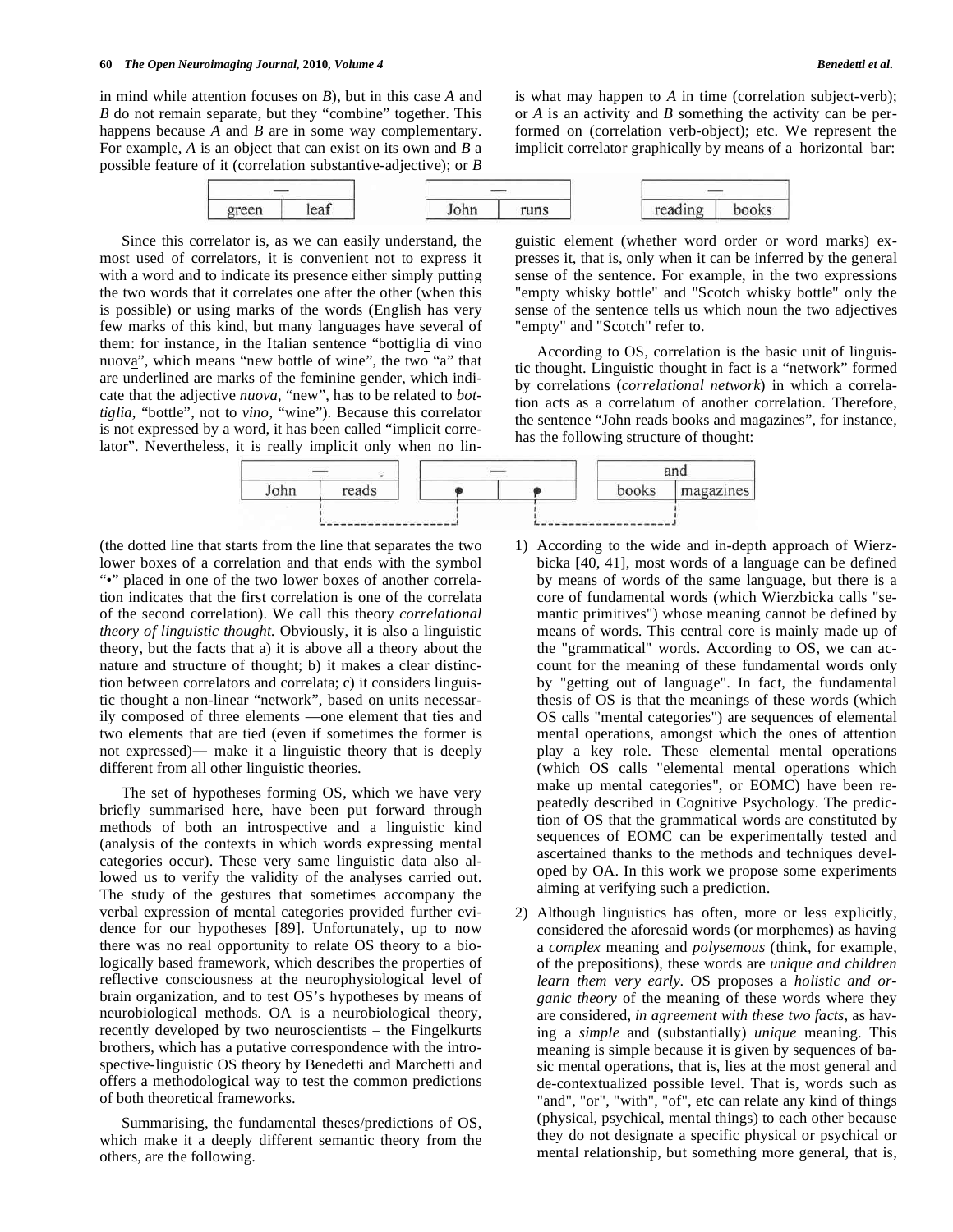a particular way of mental operating where attention plays the key role. Furthermore, this meaning is (as a principle) unique (as well as the word that expresses it is unique) because these words *do not express*, contrary to what has being traditionally generally maintained, *the various particular relationships* that there are between the things these words relate (for example, in the case of the preposition "with", the relationship of company or union between two things, the relationship between an activity and its instrument, etc), but *something more general where these relationships are included*. As we can see, OS proposes a theory of the meaning of these fundamental words that agrees perfectly with two incontestable facts: each of these words, despite its various supposed meanings, is unique and all these words are basic elements that children learn very early. On the contrary, linguistic tradition has generally maintained that these words are very polysemous (that is a very improbable thesis, in our opinion) and their meaning is very complex (this disagrees sharply with the fact that these words are amongst the first that children learn to use perfectly). The prediction of OS concerning the univocity of the grammatical words can also be experimentally verified.

3) According to Ceccato and Zonta [19] and Vaccarino [90], EOMC are mainly represented by attentional states and memory. Contrary to such a hypothesis, OS predicts that also some other elemental mental operations are involved. This prediction can be experimentally ascertained through the neurobiological approach of OA.

There are other theses/predictions of OS that we cannot take into consideration in an article such as this. They are extensively discussed in Benedetti's work ([23], pp. 232-235; [38], pp. 21-24). Here we simply mention them:

- 4) OS proposes a simple and unique definition of grammatical terms such as "noun", "subject", "object", etc. It is a well-known fact that the definition of these terms has always been problematic. The definition provided by OS works perfectly in *all* cases where the various traditional definitions fail.
- 5) OS proposes an answer to the problem of whether human linguistic ability is innate or acquired. This answer (which is different from the traditional ones and intermediate between them) agrees perfectly with the available data.
- 6) OS, following its presuppositions, proposes a theory about the main reason for the difference between human language and animal communication.
- 7) OS proposes a theory about the linguistic universals that could steer the research in this field in a new direction.

# **OPERATIONAL ARCHITECTONICS (OA)**

 As the details of the OA theory are beyond the scope of this paper, here we will only concentrate on some essential aspects which are important for the current discussion (primary references for OA theory are Fingelkurts and Fingelkurts [26-78, 30, 34-36]. In brief, the OA theory assumes that the level of organization at which cognition, phenomenal consciousness, and, in particular, reflective consciousness (in the form of linguistic thoughts) reside might be the highly organized macro-level electrophysiological

phenomena (metastable operational modules) in the brain, which are realized by the coordinated electrical activity (operational synchrony) of many neuronal assemblies dispersed throughout the brain [26, 28]; for a similar view, see Revonsuo [91]. The activity of these neuronal assemblies is "hidden" in the complex *nonstationary structure* of the biopotential brain field – i.e., EEG (for the review, see Ref. [27, 34, 36]. At first glance the OA theory has some similarities with other important related theoretical frameworks, such as, for example, Dynamic Core [92], Resonant Cell Assembly [93], Global Workspace [94] theories, Framework for Consciousness [95] and Philosophy of Mind [96]. However, the OA theory has several crucial and important differences from all of them (for some argumentation, see Ref. [36]).

 Let us briefly observe the main postulates of the OA framework:

1) One, and probably the most important one, of the different operations of the neuron is to process the electric currents which arrive on its dendrites and transmit the resulting electrical current to other connected neurons using its axon. This "blind" neurophysiological operation is, at the same time, the *elemental physical operation of the brain* (Table **1**). Such operations have a fully neurophysiological ontology and they are completely *NON*conscious phenomena, which, according to Searle [97], have no mental/subjective ontology whatsoever.

 The single neurons (highly distributed along the cortex) can quickly become associated (or dis-associated) by synchronizing their operations and giving rise to transient neuronal assemblies. Here the emphasis is put not so much on the anatomical neural networks (as they are conceived in classical concepts [98], but rather on the functional interrelations of brain cells – transient neuronal assemblies [99]. Each of these functional assemblies represent/execute discrete *elemental cognitive operations* which process/present different attributes of objects, environmental scenes, or some other stimuli, including phenomenal objects of subjective experience [30, 35]. Thus, functional neuronal assemblies support discrete elemental brain operations, some of which may have already *phenomenal/subjective ontology* in addition to the neurophysiological one (Table **1**).

 It has been shown that such neuronal assemblies have a transient dynamical existence (i.e. a functional life-span), which usually persists during short (millisecond) time intervals [100, 101]. These intervals represent the time needed for the neuronal assembly to execute/present a particular operation. It has been shown experimentally and in computational models that such intervals are characterized by fixed states of neuronal assemblies which are separated by rapid transitions [102]. Within the rapid transitional period the whole neuronal assembly can swiftly be rearranged [103].

 At the EEG level these operations of the neuronal assemblies are reflected in the periods of the EEG quasi-stationary activity within different frequency ranges, registered from different brain locations (for reviews, see Fingelkurts and Fingelkurts [26, 27, 36] and Kaplan *et al*. [104]).

2) The temporal synchronization of different brain operations executed by different local neuronal assemblies simultaneously (operational synchrony) gives rise to a new level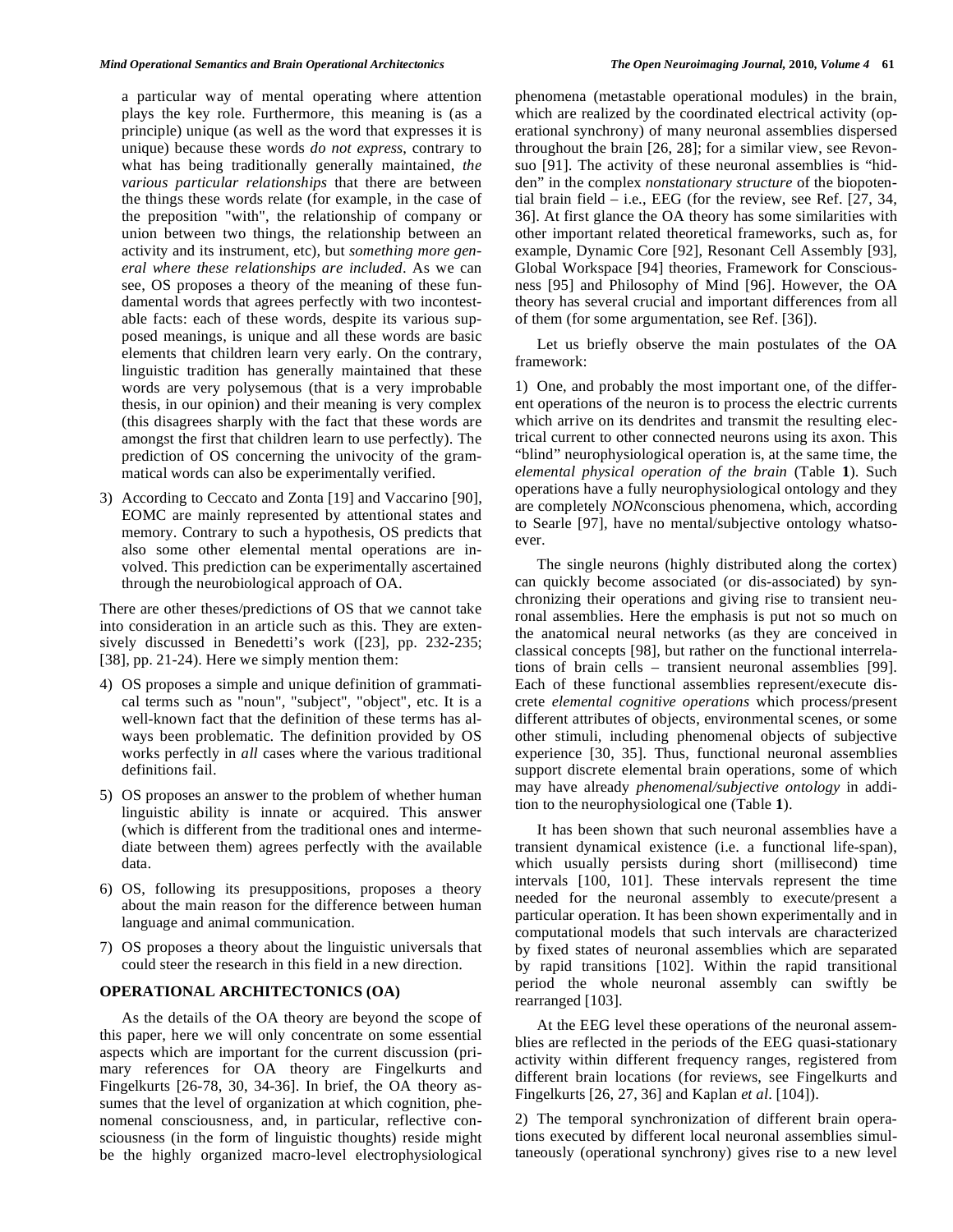|                          |                                    | <b>Description Within the Operational Architectonics Framework</b> |                             |                                                            |          |                                               |  |  |  |
|--------------------------|------------------------------------|--------------------------------------------------------------------|-----------------------------|------------------------------------------------------------|----------|-----------------------------------------------|--|--|--|
|                          |                                    | single neuron                                                      | single neuronal<br>assembly | single OM (several<br>sinchronized<br>neuronal assemblies) | $\cdot$  | complex OM (integrated several<br>simple OMs) |  |  |  |
| <b>Brain</b> levels      | Physiological                      | elemental                                                          | complex                     | more complex                                               | $\cdots$ | very complex                                  |  |  |  |
|                          | Cognitive                          | n.a.                                                               | elemental                   | complex                                                    | $\cdots$ | very complex                                  |  |  |  |
|                          | Higher-order reflective<br>thought | n.a.                                                               | n.a.                        | elemental                                                  | $\cdots$ | very complex                                  |  |  |  |
| n.a. - Non applicable    |                                    |                                                                    |                             |                                                            |          |                                               |  |  |  |
| OM - Operational modules |                                    |                                                                    |                             |                                                            |          |                                               |  |  |  |

|  | Table 1. Hierarchy of Brain/Mind Operations and their Relations to Different Levels of Brain Organization |  |  |  |  |
|--|-----------------------------------------------------------------------------------------------------------|--|--|--|--|
|  |                                                                                                           |  |  |  |  |

of brain abstractness – *metastable brain states* [26-28]. These states are metastable because the neuronal assemblies which constitute them perform/have different operations/functions and each does its own inherent "job" (thus expressing the autonomous tendency), while still being, at the same time, temporarily entangled among each other (and thus expressing the coordinated activity) in order to execute a common complex operation or a complex cognitive act of a higher functional hierarchy [27]. As has been proposed by Kelso [105], metastability relates exactly to the phenomenon of a constant interplay between the autonomous and the interdependent tendency (see also Ref. [106]).

 Quantitatively such phenomenon is assessed through the measure of synchronization of EEG segments (structural synchrony) obtained from different brain locations [26]. These metastable brain states or functional *Operational Modules (OM)*, as we name them, may underlie the realization of brain *complex macrooperations* (Table **1**) – cognitive percepts, phenomenal objects, and reflective thoughts within the operational space-time continuum [30, 35].

 The key point here is that OMs have *a more complex structure* than the operations which constitute them. However, OMs carry less fine-grained information, since only the essential information for the emergent cognitive percept, phenomenal object, or reflective thought is preserved. For example, in the case of a visual perception, a large amount of information (intensity of the stimulus, lightness, colour, shape, size, proximity, texture and so on) is represented and processed by different neuronal assemblies, but at the higher level of abstractness (metastable OMs) the phenomenal image of an 'airplane', for instance, is presented. Thus, in accordance with the information theory of Shannon [107], the operational synchrony process '*abstracts out*' the information carried by OMs, meaning that OMs are not sensitive to the original raw (neurophysiological) data anymore, but only to the spatial-temporal pattern of activation that is embodied in the involved neuronal assemblies. So, the information that remains is only an abstraction of certain aspects of the original data, including physical (non-mental) processes in the brain.

 The sequence of these metastable OMs thus may represent the stream of consciousness (for details see the second part of Fingelkurts and Fingelkurts [26]). The main idea is

that the *structure* of the electrical brain field (EEG), the *structure* of cognition, and the phenomenal *structure* of consciousness, all have the same organization: the succession of discrete and relatively stable periods (metastable OMs, cognitive acts, or thoughts, correspondingly) separated by rapid transitive processes (abrupt changes between OMs, cognitive acts or thoughts, correspondingly)[30].

3) OMs (being by themselves the result of synchronized operations going on in distributed and local brain structures) could be operationally synchronized between each other (on a new time scale), thus forming *more abstract and more complex OM* which constitute new and more integrated phenomenal experience (Table **1**; see Ref. [28, 36]. We argue that each of the new OMs is not just a sum of simpler OMs. Rather, the more complex OM is most naturally a *union* of abstractions about simpler OMs. Complexity hierarchy enables the brain to build complex phenomenal patterns/objects from primitive ones so that the semantic value of the complex representation is determined by, and dependent on, the semantic values of the primitives [28]. Such interpretation is consistent with some ideas established already by the early philosopher Thomas Aquinas (reprint [108]), who concluded that single events in the material world are not knowable, and that knowledge comes only through abstraction and generalization from the "phantasmata" of raw sensory impacts.

 In the end, such a process may lead to the generation of the most complex mental state, whereby visual, auditory, perceptual, bodily, emotional, cognitive, and other subjective experiences are unified. This state may well correspond to the personal "*self*" or even to a broader unified experience such as that of "*subject*" (for the distinction between self and subject, see Ref. [1]). Since also at this top level of abstractness (reflective consciousness) we do not yet have direct access to the brain processes, this subjective (conscious) experience seems so strange and mysterious to us [30].

4) Also the reverse process is possible – when a complex phenomenal pattern, object, or reflective thought (represented in the brain by complex OM) guided by attention is decomposed into several simpler phenomenal parts (OMs), which in their turn may be further decomposed into even simpler ones [27, 28]. The price for this decomposition is a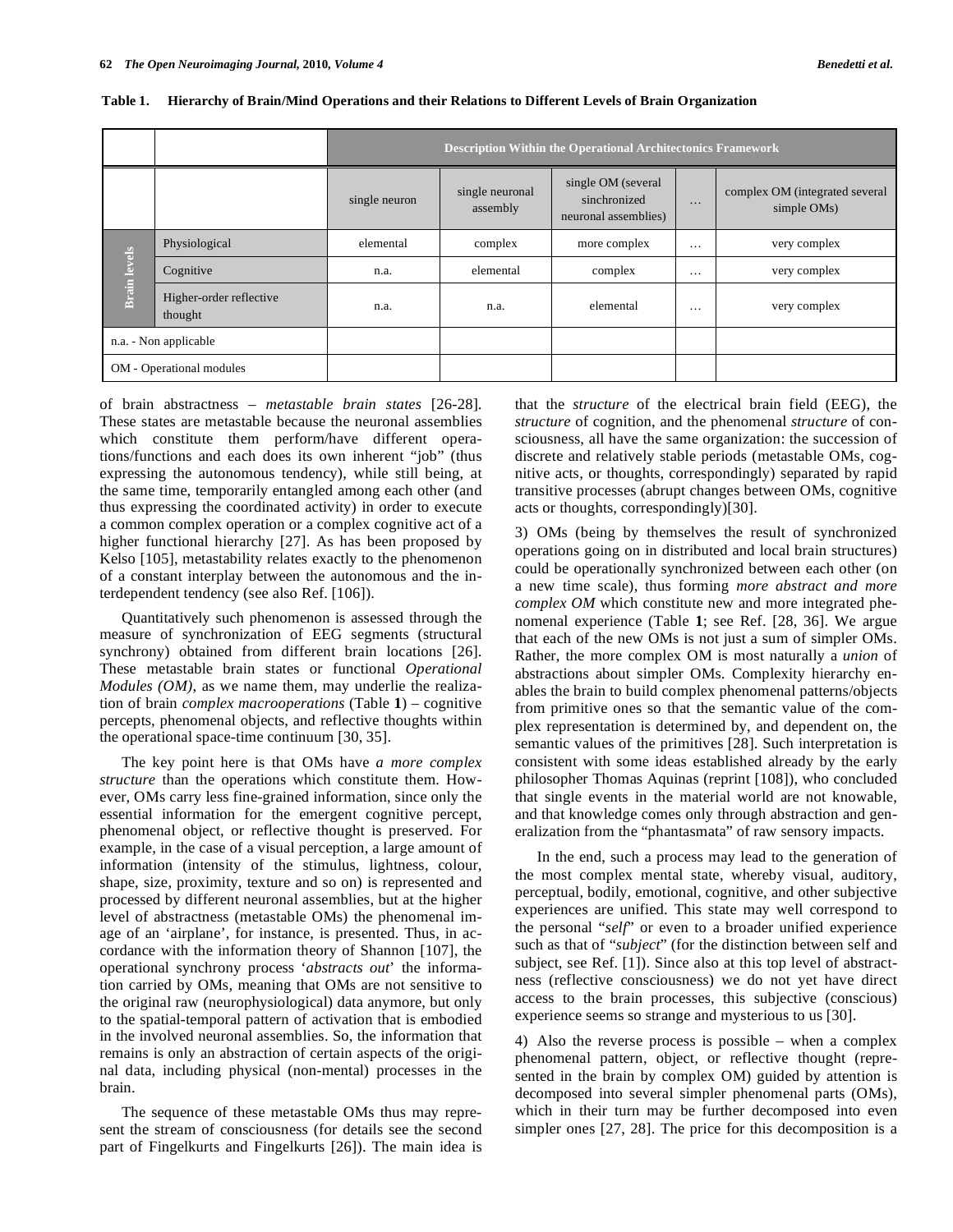narrowly focused attention and consequently the focused reflective conscious state [1].

# **CORRESPONDENCE BETWEEN OS AND OA**

 It is a fact that human language production and its phenomenal self-presentation are caused by neuronal activity and any speech signal necessarily activates neurons in the brains of listeners when being perceived [6]. Therefore, there should be a link between *the structure of the electromagnetic brain field (EEG/MEG)* and *the structure of the higher-order reflective (linguistic) thought*, whereby both of them, although seemingly worlds apart, must be intimately connected and mirrored in each other. However, owing to the enormous complexity of language and the brain functional structures, the subject of the putative correspondence between linguistic mental and neurophysiological brain levels has not been yet addressed directly.

 At the same time, developments of recent years in the understanding of psycholinguistic [7, 20-23, 47, 54-56, 59, 60, 109, 110] and brain [6, 26, 27, 31, 36, 101, 104, 106] functioning have enabled researchers to identify and eventually to start experimentally to study the parallels between linguistic and brain levels within the same theoretical and methodological framework. To do so, the explanation should be made within the terms of a phenomenon that is shared by both organizational levels of the brain (phenomenological/mental and neurophysiological/biological) [30, 37].

 We believe that the concept of "*operation*" is the required shared fundamental reference which provides us with a starting point for the conceptual integration and a unified research program. Both, the material neurophysiological organization that characterizes the brain and the informational order that characterizes the mind necessarily involve such events as operations at their cores. Generally, operation is broadly defined as the state of being in effect (for further discussion, see Ref. [27, 28]. It should be stressed that this is so regardless of whether this process is conceptual/phenomenal or physical/biological. In fact, everything which can be represented by a process is an operation. Understanding of the operation as a *process* and considering its *combinatorial* nature, seems especially well suited for describing and studying the mechanisms of how information about the objective physical entities of the external world can be integrated, and how unified/coherent phenomenal objects or thoughts can be presented in the internal subjective world by means of entities of distributed neuronal brain assemblies. It is only at this level of integration (through functional isomorphism principle) [26, 34, 37] that we may hope to relate and bridge the gap between linguistic level on the one hand and empirical evidence of its brain implementation on the other [30].

 Up to date there are only two theoretical frameworks that explicitly aim to describe, measure and model the mind (OS theory) and brain (OA theory) *operations* involved in the complex human higher-order reflective consciousness (thoughts) which is governed by the brain.

 According to OS theory, reflective/linguistic thought is always operational (*made up of operations*) and OS explicitly defines the *structure of linguistic thought*. This structure is characterized by correlators, correlata, and by a *hierarchy* of operations of increasing complexity. Likewise, in OA

theory the brain functioning is also always operational (*made up of operations*) and the *structure of the brain functioning* is also characterized by a *hierarchy* of operations of increasing complexity and connections between these different operations. The basic idea is that the synchronized brain activity produced by local neuronal assemblies is linked to the required operation (or operational act) and only those local activities evoked by common objects, scenes, or tasks are bound together in dynamically formed metastable OMs [30, 36]. However, the whole level of OS description (elemental operations, categories, maps, and correlational networks) corresponds to the level of OMs (or set of them) of different complexity within the OA theory (see Table **1**).

 Below we shall propose some possible experiments which can shed light on the correspondence between the main postulates of OS and OA theories. The results of such experiments will either support the initial hypotheses and ideas, or not (and then the theoretical tenets should be modified). Altogether, this research program should give us a profoundly improved understanding of the complex linguistic thought processes, their putative modular architecture and their neurobiological implementation.

# **EXPERIMENTS AIMING TO TEST A PUTATIVE CORRESPONDENCE BETWEEN OS AND OA**

 As we have seen, according to OS, linguistic thought has two components: 1) representations or perceptions of physical and psychical things; 2) mental categories. Also the representations (or perceptions) of physical or psychical things can be products of operations. For example, the perception of a visual object seems to need the integration of features such as form, colour, movement etc., which are processed in a parallel way in distinct brain regions. The OMs identified by OA could be either the expression of binding operations of this kind, or of other kinds of operations. Nevertheless, OMs (or some of them) could be the expression of higherlevel operations, such as the basic operations of linguistic thought theorized by OS. In this section, we shall try to outline some experiments that could reveal the putative correspondences between OS and OA.

 As we have seen, OS hypothesises the existence of three operational levels in linguistic thought, which can be related to OMs of different complexity in the OA framework:

- 1) the level of the basic or elemental mental operations (EOMC) of linguistic thought, which could correspond to the simple OMs;
- 2) the level of mental categories, which are made up of EOMC. In some cases, we have hypothesised that we do not apply the EOMC to objects, but to spatial and temporal "maps", that is, our mental representations of space and time, respectively, so that we could also look for something that corresponds to these "maps" or to their activation. This level could correspond to the complex OMs;
- 3) the level of correlational network (correlata tied by particular mental categories, correlators). This level could correspond to the consequent set of complex and simple OMs (that is, the "very complex OMs" of Table **1**).

 Therefore, we can look for correspondences between OS and OA at these three operational levels. Let's consider them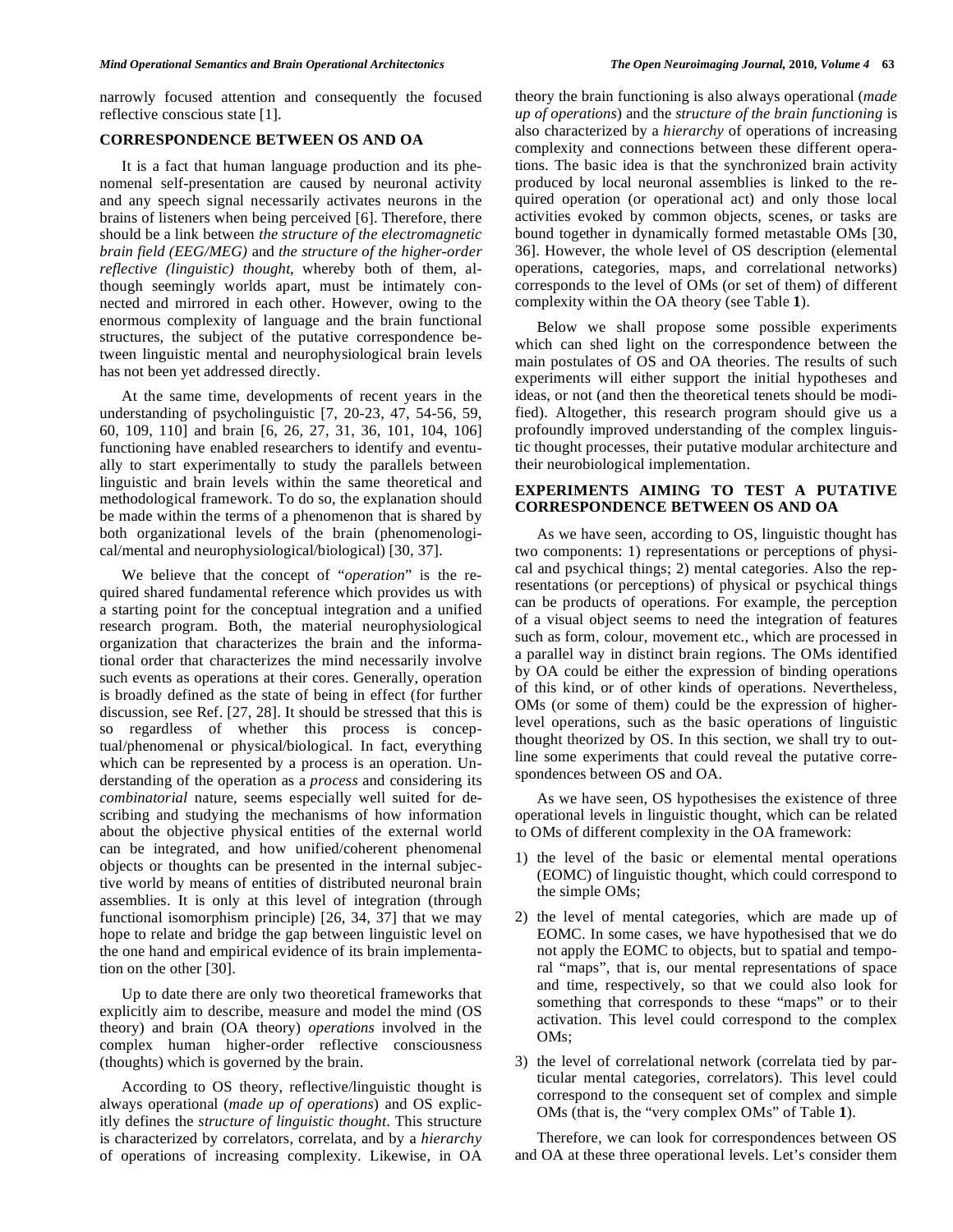separately, taking the set of EOMC proposed by Benedetti and Ceccato's correlational model as a first starting point for the search of possible correspondences between OS and OA.

#### **1) Elemental Operations**

#### *a) Operation of Attentional Focalization (AF)*

 To look for correspondences between the OMs and this operation, is obviously fundamental. Nevertheless, at this level we could encounter at least two kinds of difficulties. The first one is related to the fact that, when we pay attention, we pay attention *to something*. Obviously, in our study we must consider only very simple, physical situations. In human beings, the predominant sense is sight and we tend to use sight when we are in front of physical situations. The fact is that when we pay attention to the visual features of an object, that is, when we look at it, we perform a very complex perceptual activity, which very probably needs the integration of the activity of distinct nervous structures that process in a parallel way the information concerning shape, colour, movement etc [111, 112]. Obviously, all this complex activity is reflected in the electrical activity recorded by the EEG. Therefore, it would be necessary to somehow separate as much as possible the operation of attentional focalization *per se* from this complex activity.

 The second kind of difficulty is due to the fact that, as Cognitive Psychology shows, the operation of attentional focalization can be divided in turn into at least three elemental operations: a) engaging on a target b) disengaging from it c) and then shifting to a new target [67-69]. If we accept the hypothesis that there is a correspondence between simple OMs and EOMC, we have to expect that these three suboperations will have some correspondence in the structure of simple OMs. We also have to notice that the execution of these three sub-operations is surely influenced by some other factors. That is, the acts of paying attention to a certain object rather than to another, of disengaging from it, and of shifting to some new object rather than to another may be induced either by an explicit act of will of the subject, by some external sensory stimuli, or by some linguistic input. Therefore, given the aforesaid hypothesis, we might expect that these various factors will also be reflected in OMs' parameters/features.

 In order to overcome these difficulties, a first approach would recommend comparing the bioelectrical activity of a subject (indexed by OMs) in a condition of complete rest with the one of a subject who is carrying out attentional tasks that are as simple as possible. These simple tasks should be accomplished in several different conditions, such as across different sensory modalities, so that it could be possible to identify the *common* features characterizing the pure act of attentional focalization.

 A second kind of approach could be that of examining the OMs when subjects are presented with certain verbs, such as "to look" and "to listen". Indeed, according to OS, these verbs designate the *operation of applying attention in a pure form* to a sensory "channel" (the visual one or the acoustic one, respectively), which implies not paying attention to any specific object. The data of these experiments should be compared with the data achieved when subjects

use the verbs "to see" and "to hear", which according to OS designate, on the contrary, the *results* achieved through applying attention to the relevant sensory channel.

# *b) Operation of Representation (R)*

 When representing the mental image of something physical, surely the sensory receptors are not working, but the nervous structures involved in its perception could be, at least partially, active: therefore, in this case there could be more or less the same problems as when the object is actually perceived. On the contrary, when we simply understand the meaning of a word without forming the corresponding mental image, these problems should be absent or less important. Therefore, experimental conditions should be devised that allow the formation of mental representations without the concurrent formation of the corresponding mental image: for example, subjects should be told that their task is only to understand the meanings of words without forming the corresponding mental image. This could also serve to better understand the difference between these two phases.

#### *c) Presence Keeping (PK)*

 This operation is of fundamental importance. It is probably present in all mental categories, surely in correlators. Therefore, without it linguistic thought (as well as any other mental object or scene [1]) would not even exist. At first sight, it seems easier to identify the OM(s) corresponding to this operation than the OM(s) corresponding to attentional focalization and representation. Indeed, it could be enough to observe, by means of the aforesaid EEG techniques, what differences exist between two experimental conditions. In the first condition, a subject should be told to represent, separately, two objects (or an object and one of its features, i.e., colour, shape, etc.). In the second condition, the subject should be told to connect the two objects by means of the conjunction "and" (or to link the object and its feature by means of the correlation substantive-adjective). In fact, as we have seen in the second section, according to OS, both these correlations are produced by presence keeping. In such a kind of experiment, the only thing that seems to change is the very presence or absence of the operation of presence keeping. It would also be interesting to look for the differences (if any) between a situation in which the correlator is the conjunction "and" and a situation in which it is the "implicit correlator".

 Although we are still dealing with the same operation (presence keeping), the situation gets more and more complex when the correlational network of linguistic thought is involved, that is, when one or more correlations become the correlata of other correlations. In such a case, it could be harder and more complicated to get bioelectrical evidence (indexed by OM). Surely, we must start from situations where only one correlation is involved.

# *d) Operation of Attentional Discarding (AD)*

 This operation can be easily recognized when the conjunction "or" is used, as for example in the expression "glass or bottle". In this case, we believe that both objects are focused on by attention and kept present, but when our attention focuses on the glass, we must *exclude*, *discard* the bottle. According to OS, there is only one difference between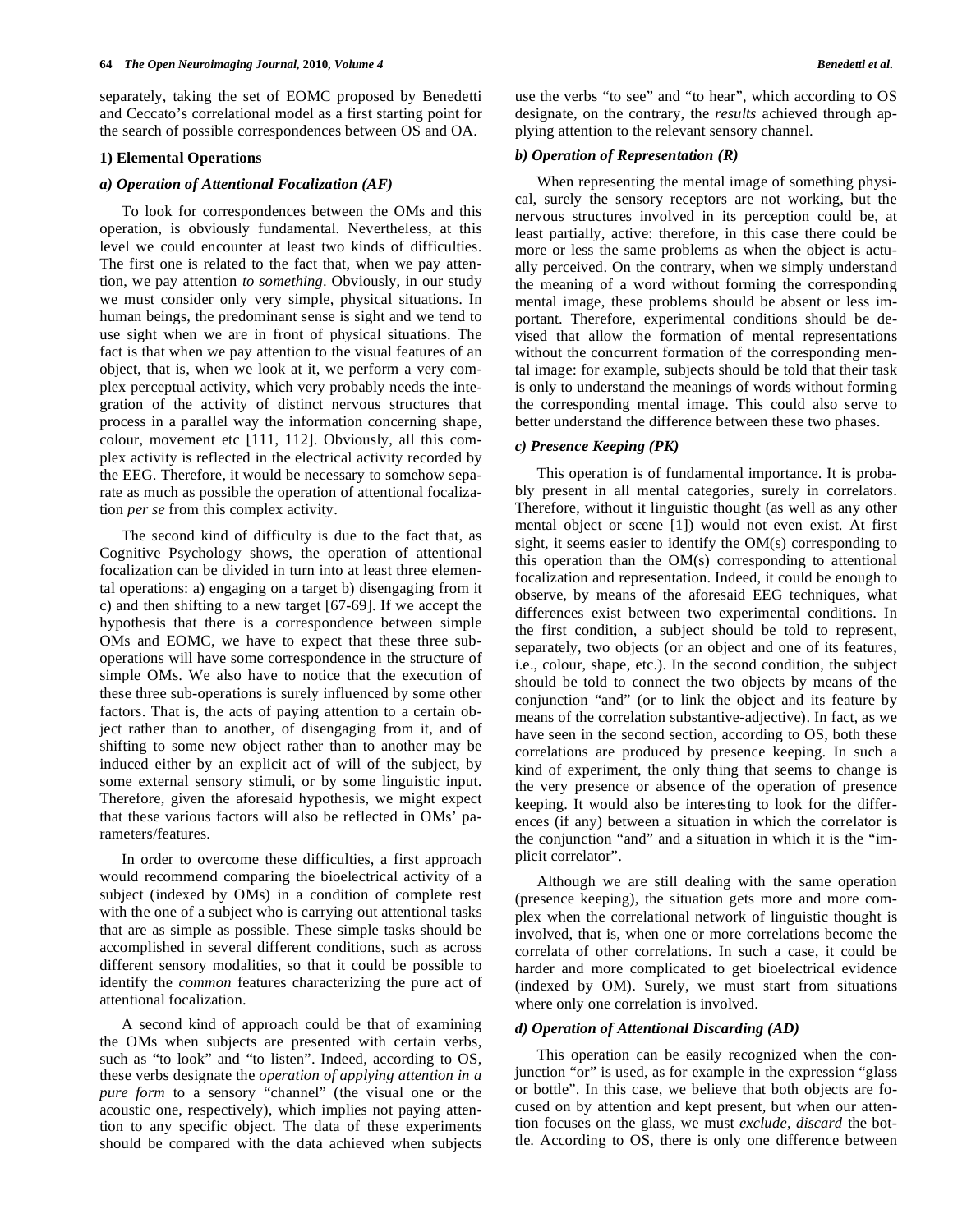the structure of the mental category referred to by the conjunction "or" and that referred to by the conjunction "and": the presence of the operation of AD in the former. The comparative analysis of the electrical activities (indexed by OMs) corresponding to pairs of expressions such as: "bottle *and* glass" vs. "bottle *or* glass" should therefore be the easiest way to reveal if and how this hypothetical operation is expressed in the EEG structure. It must be noticed, however, that also in this case the operation is always applied to something and that consequently we could encounter the difficulties mentioned at point a).

# *e) Operation of Comparison (C)*

 Our mind continuously makes comparisons. Every time we use words expressing some kind of judgment, whether concerning simple physical properties (like "high/low", "big/little", "long/short", "strong/weak", "heavy/light" etc.) or reflecting psychological or cultural qualities (like "good/bad", "normal/abnormal", "legal/not legal" etc.), we make comparisons. At this stage of experimentation, words expressing psychological and cultural judgments must be excluded, because they involve the assumption by the subject of some kind of attitude (such as an aesthetic one or an ethic one), that is, a very complex mental activity [16, 57]. No doubt the words expressing judgments concerning physical properties involve a simpler kind of mental activity; nevertheless also with them we have to face a very complex situation because they involve either a spatial representation or some other kind of operation. Therefore, in order to carry out our experiments, it seems to us that it is better to start with the mental category "plural", whose structure we believe to be simpler. Obviously, the operation of comparison implies that the two things being compared are both focused on by attention, and that the first thing is kept present while we pass to the second one. For this reason, both the operations of attentional focalization and of presence keeping are involved when a comparison is made. Moreover, also the operation of comparison is always applied to something: therefore, we have to face the aforementioned difficulties.

# *f) Memory Operations (MO)*

 In the second section, we have said that, according to OS, memory operations are part of the structure of some mental categories. An example is given by the categories "the same" and "other/else". Let's briefly see the analyses Benedetti proposes for them [38]. There are a lot of objects of which many specimens exist, which are thus designated with the same word. For example, the word "dog" indicates each specimen of the class of "dogs". If, in a speech, after having found the word "dog" we find it once again, we remember that the word has already been used, so we have to know whether the latter word is referred to the aforementioned dog (let's call it dog *A*) or not. The mental category **the same** indicates that we have to focus our attention on the dog *A* retrieved from memory, while the category **other** indicates that we have to discard the dog *A* retrieved from memory and represent a new specimen of the class of dogs, let's say *B*.

 In the experiment, subjects should be showed first an item *a* belonging to the class *A*, then an item *b* belonging to the class  $B$ , then an item  $a_1$  of the same class of  $a$ , so that they can say "another *a*".

#### **2) Mental Categories**

- a) The simplest and most used mental category is the one referred to by the implicit correlator. Considering its importance and simplicity, it should be the first mental category to be taken into consideration when analysing the bioelectrical activity revealed by the aforesaid EEG techniques. Because we have hypothesised that the mental category "and" and the implicit correlator have a very similar structure (see 1c), it is logical to study these two categories together. The experiments have already been outlined at point 1c.
- b) "Numbers" and "plural" form a particular group of mental categories. As we said, we suppose that numbers are the result of an iterative repetition of the same basic mental operations. We think that "counting" consists of a series of operations, one following the other, of focalization of attention on each object of a group of objects which are considered equal (operation of comparison), maintaining mentally present the preceding objects each time we add a new one. If each successive repetition is named by a different name we obtain the single numbers ("one", "two", "three" etc.), otherwise we obtain the plural. This iterative repetition should be mirrored in the EEG structure.
- c) Some mental categories have a structure that is partially the same or are made up of the same basic mental operations, but in a different, sometimes reversed, order. We think that it is worthwhile taking into consideration some of these mental categories when performing the experiments. Some examples are the following.
	- i. As we saw, OS hypothesises that the preposition "with" and the verb "to have" are based on the same core of operations (attention first focuses on an object *A*, then it also extends to another object *B*, because *B* is in such a relationship with *A* that attention is induced to focus *A* and *B* as a unity, together), except that the verb "to have", as all verbs, involves that we see the situation from the temporal point of view. The aforesaid analogy should be mirrored at the level of OMs.
	- ii. OS also proposes that the verbs "to have" and "to get" have the same structure, except that in the case of the verb "to have", the result is something static (that is, the relationship we have just described between two objects remains constant throughout time), while, in the case of the verb "to get", the result is something dynamic (the relationship, which is not present at the beginning, becomes present at a later moment). If this is correct, this should also be mirrored at the level of the OMs.
	- iii The mental categories "same" and "other" have a structure that is partly the same and partly different and opposite (see above).
	- iv. Of course, the mental categories "end" and "beginning" should have an opposite structure. Benedetti has proposed that the category **end** indicates that attention moves on an object *A* in a linear way until it meets with something different (operation of comparison), *B*; then, it goes back and focus on the point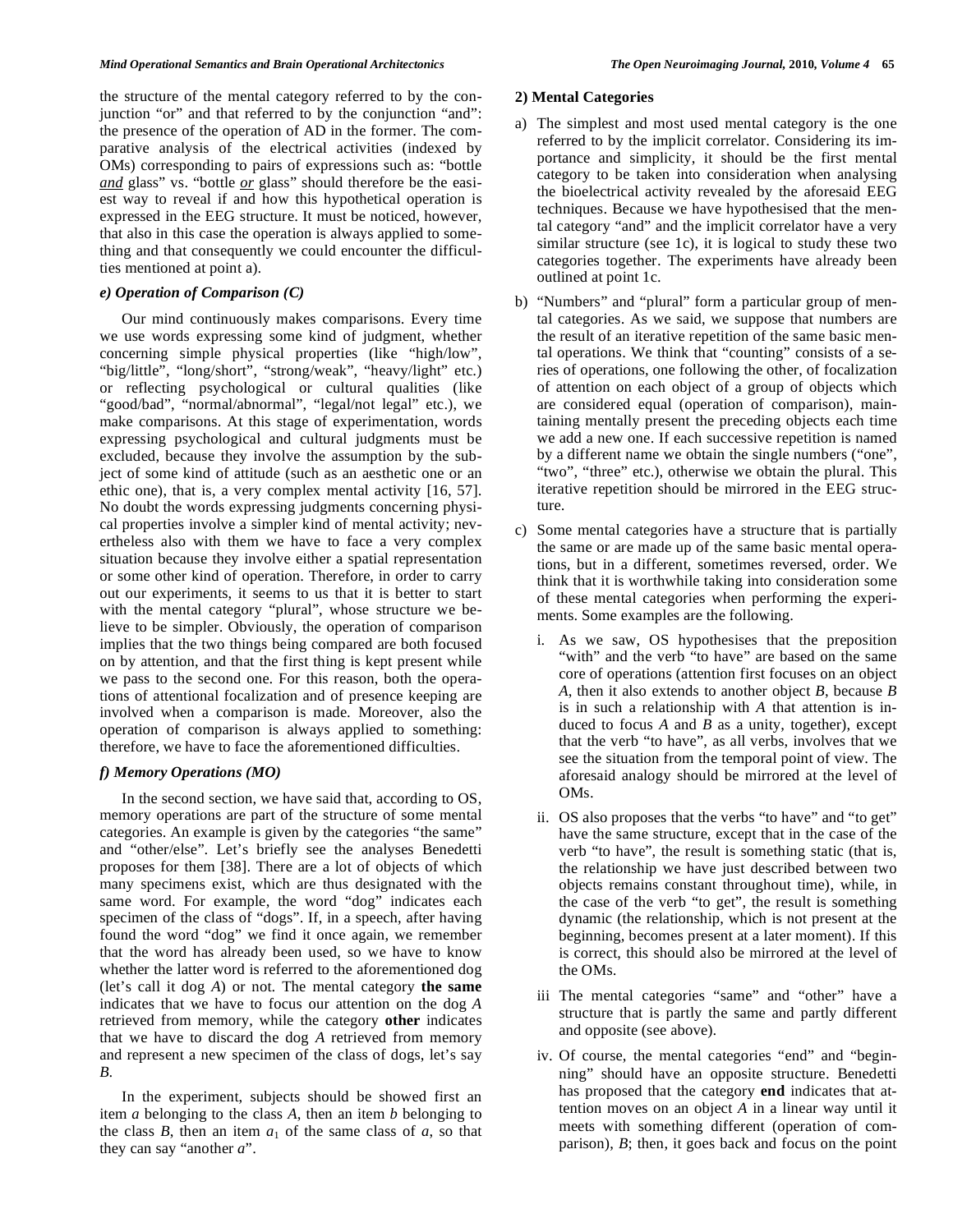of separation between *A* and *B* or the last part of *A*. As far as the mental category of **beginning** is concerned, attention moves on an object *A* in a linear way, then, it goes back until it meets with something different (operation of comparison), *B*, and focus on the point of separation between *A* and *B* or the first part of *A* [23].

- v. Most probably, the structure of the mental category "without" is partly similar to that of the preposition "with". In fact, contrary to "with", **without** indicates that the second object of the relationship referred to by "with" is missing. Therefore, in the case of "without", we do not have the same relationship between two objects as the one referred to by "with", but something induces us to represent it anyway. What induces us to represent it may be the situation or a specific question (for example, when looking at a window without panes, we are led to say "window without panes", because we are used to seeing and representing windows with panes; or we can answer that we are "without money", if asked to say "how much money" we have). Consequently, the brain OMs related to these two prepositions should be partly the same and partly different.
- vi. As we have said, the preposition "with" and the meaning of the genitive case should have a partly similar and partly different structure (see above). We expect that these relations will be reflected in the EEG structure.

# **3) Correlational Network**

 Al. and An. Fingelkurts maintain that the mean durations of OMs vary from 80-100 ms to 30 s [35]. Such durations are perfectly compatible with the durations of "correlational networks" hypothesised by OS. A correlational network represents a complete linguistic thought, that is, a sentence delimited by two full stops (according to OS, a full stop indicates the end of a correlational network). OMs, or some of them, or a set of them could then correspond to these correlational networks of different complexity. Indeed, the correlational theory of linguistic thought is based on the main idea that linguistic thought is composed of elements (mainly representations of physical or psychical things) that are somehow connected to each other. Since these representations are probably generated in different areas of the brain, OMs (or some of them) may be the result of operational synchrony [26-28, 34-36] that mirrors the activity necessary to bind these representations together. To verify this idea, experiments must be devised that highlight the differences in OMs between a situation in which subjects represent very simple, isolated objects, and a situation in which subjects generate a linguistic thought by means of these different objects. For example, subjects can be requested first to separately imagine the meanings of "glass", "bottle" and "cork", and then to form the thought "glass and bottle with cork".

 In connection to this it will be interesting to look at the following hypothesis. There are sentences in which one word occurs repeatedly. In a brain model of language [6] postulating that each word is represented in one spatio-temporal brain pattern (OM in our interpretation), additional assumptions must be made in order to allow for a representation of sentences with multiple appearances of the same word. If there is only one OM representing an individual word, different states of activity of this OM may be assumed to correspond to the number of occurrences of this word in a particular sentence. Another important issue is to try to show the existence in EEG structure of some pattern(s) corresponding to the implicit correlator, which is the most recurrent element in correlational networks (which represents sentences). Indeed, in a correlational network, if the correlator is neither a conjunction, nor a preposition, nor a grammatical case, it is the implicit correlator. For example, in the following sentence:

 *He often lends books and magazines to French boys* which, from a certain point of view, can be considered a typical one (there is a subject, a verb, an adverb, a direct object, an indirect object, a conjunction and a preposition), there are four implicit correlators, as we can see below.



 One can also verify whether, given certain sentences, there is a correspondence between the complexity of the relevant correlational networks and the complexity/duration of the OMs observed when these sentences are thought about. One can also devise some sentences whose correlational networks have or share some structural relationships (such as, common parts, inverted parts, etc.), and then verify if similar structural relationships can be found at the OMs level.

### **CONCLUSIONS**

 Modern neuroscience can no longer ignore the mind phenomenon and is progressively starting to address the mindbrain problem seriously. This paper offers one way of dealing with this problem. We propose a plausible framework, which is based on the notion of operation and unifies within the same conceptual tissue mind Operational Semantics [20, 23, 38] and brain Operational Architectonics [26-28, 34-36]. We also provide a set of first experiments aiming to verify the putative correspondence we put forward between the OMs and what we consider to be the basic structure of a linguistic thought. As such, they can be further modified and developed.

 Summarizing: The first step would be that of identifying the right level of correspondence between the (simple or complex) OMs discovered by OA and the EOMC, mental categories and correlational networks hypothesized by OS. Even if some first indications seem to show that some OMs are equivalent to basic mental operations (for instance, "keeping in mind" = "presence keeping"; "retrieval" = "representation"), additional tests are needed to support the hypothesis: they will show whether the same OMs configura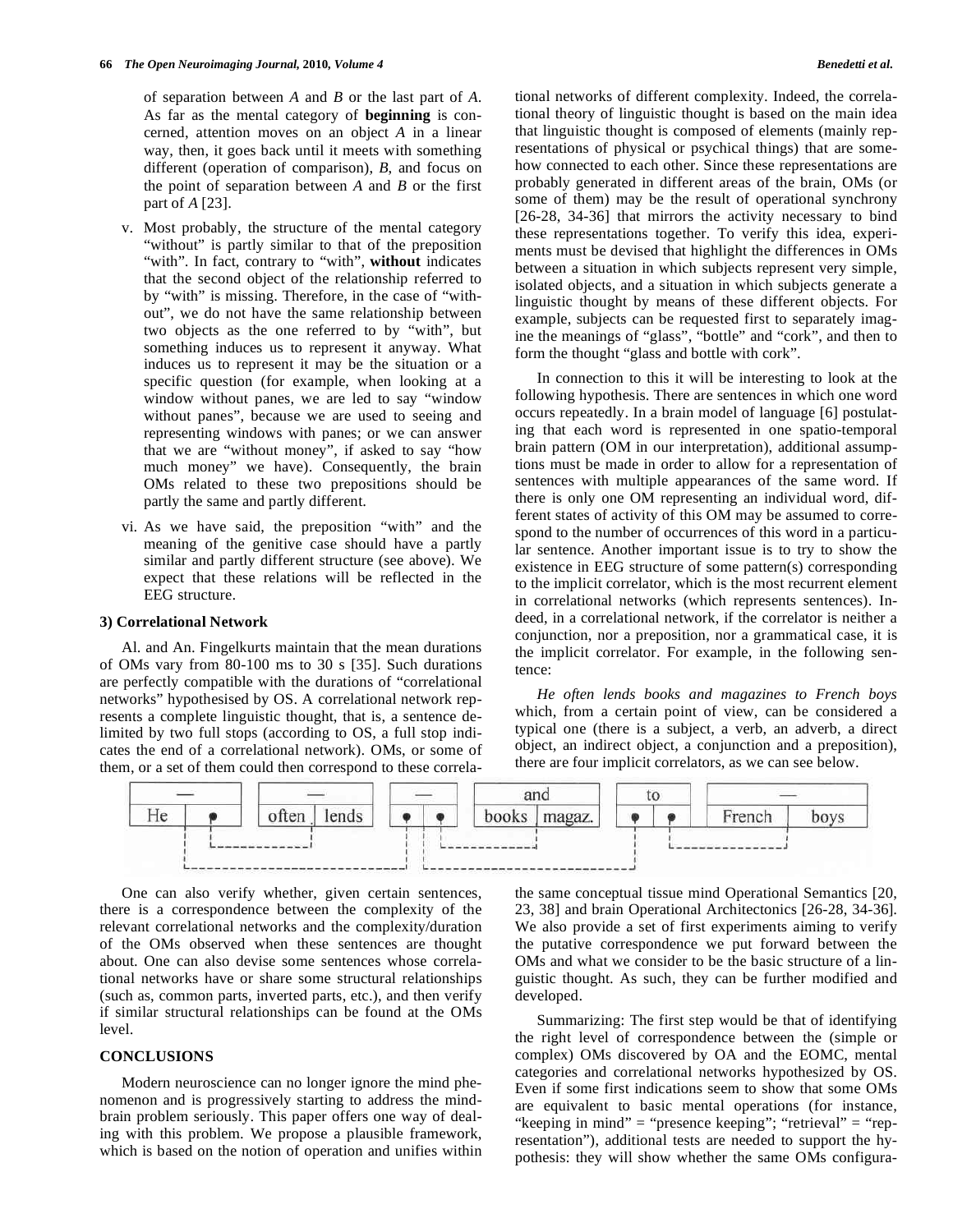tions (be it, for example, that of "keeping in mind") are present in different conditions where OS supposes they should be present (for example, when one uses the word "and" or the correlation adjective-noun) or not.

 Ultimately, this research can be seen as a part of the larger research project concerning the neural correlates and/or neural constituents of *phenomenal consciousness*, where the term "phenomenal" refers to the undeniable facts (phenomena) of immediate subjective experience (including higher-order reflective forms) that occur to us (for a complete discussion, see Revonsuo [1, 30, 36].

#### **REFERENCES**

- [1] Revonsuo A. Inner presence. Consciousness as a biological phenomenon. Cambridge: MIT Press 2006.
- [2] Tranel D, Damasio AR. The neurobiology of knowledge retrieval. Behav Brain Sci 1999; 22: 303.
- [3] Posner MI, Di Girolamo GJ. Flexible neural circuitry in word processing. Behav Brain Sci 1999; 22: 299-300.
- [4] Salmelin R, Helenius P, Kuukka K. Only time can tell words in context. Behav Brain Sci 1999; 22: 300.
- [5] Skrandies W. Early effects of semantic meaning on electrical brain activity. Behav Brain Sci 1999; 22: 301-2.
- [6] Pulvermüller F. Words in the brain's language. Behav Brain Sci 1999; 22: 253-336.
- [7] Pulvermüller F. The neuroscience of language. On brain circuits of words and serial order. Cambridge: Cambridge University Press 2002.
- [8] Shore DI, Spence C, Klein RM. Visual prior entry. Psychol Sci 2001; 12: 205-12.
- [9] Shore DI, Spence C. Prior entry. In: Itti L, Rees G, Tsotsos J, Eds. Neurobiology of Attention. North Holland: Elsevier 2004.
- [10] Wundt W. Grundzüge der physiologischen Psychologie. Leipzig: Engelmann 1902.
- [11] Vicario GB. Il tempo. Saggio di psicologia sperimentale. Bologna: Il Mulino 2005.
- [12] Varela FJ, Toro A, John ER, Schwartz EL. Perceptual framing and cortical alpha rhythm. Neuropsychologia 1981; 19: 675-86.
- [13] Morris D. The sense of space. New York: Suny 2004.
- [14] Haikonen PO. The cognitive approach to conscious machines. Exeter UK: Imprint Academic 2003.
- [15] Ceccato S. L'osservazione nell'uomo e nella macchina. Civiltà delle macchine 1962; pp.18-30.
- [16] Ceccato S, Ed. Corso di linguistica operativa. Milano: Longanesi 1969.
- [17] Ceccato S. La mente vista da un cibernetico. Torino: Eri 1972.
- [18] Ceccato S. Intervento di Silvio Ceccato. In: Linguiti GL, Ed. Macchine e Pensiero. Da Wiener Alla Terza Cibernetica. Milano: Feltrinelli 1980.
- [19] Ceccato S, Zonta B. Linguaggio consapevolezza pensiero. Milano: Feltrinelli 1980.
- [20] Marchetti G. A presentation of attentional semantics. Cogn Process 2006; 7: 163-94.
- [21] Benedetti G. A presentation of operational methodology. 2005. Available from: http://www.mind-consciousness-language.com . [Cited 23 Oct 2008].
- [22] Benedetti G. Basic mental operations which make up mental categories. 2005. Available from: http://www.mind-consciousnesslanguage.com . [Cited 23 Oct 2008].
- [23] Benedetti G. Operational noology as a new methodology for the study of thought and language: theoretical aspects and possible practical applications. Cogn Process 2006; 7: 217-43.
- [24] Marchetti G. The mechanics of the mind. Roma: Espansione 1993.
- [25] Marchetti G. Observation levels and units of time: a critical analysis of the main assumption of the theory of the artificial. AI Soc 2000; 14: 331-47.
- [26] Fingelkurts AnA, Fingelkurts AlA. Operational architectonics of the human brain biopotential field: towards solving the mind-brain problem. Brain Mind 2001; 2: 261-96.
- 
- [27] Fingelkurts AnA, Fingelkurts AlA. Mapping of brain operational architectonics. In: Chen FJ, Ed. Focus on brain mapping research. New York: Nova Science Publishers Inc 2005; pp. 59-98.
- [28] Fingelkurts AnA, Fingelkurts AlA. Operational architectonics of perception and cognition: a principle of self-organized metastable brain states. VI Parmenides Workshop, Institute of Medical Psychology. Elba/Italy 2003.
- [29] Stubenberg L. Consciousness and qualia. Amsterdam: John Benjamins 1998.
- [30] Fingelkurts AnA, Fingelkurts AlA, Neves CFH. Brain and mind operational architectonics and man-made ''machine'' consciousness. Cogn Process 2009; 10: 105-11.
- [31] Kaplan AY, Brodsky BE, Darkhovsky BS, Shishkin SL, Fingelkurts AlA, Fingelkurts AnA. Change-point mapping: a new technique for EEG brain imaging. Proceedings of the First International Conference on Functional Mapping of the Human Brain Hum Brain Mapp 1995; vol. 1: p.97.
- [32] Kaplan AY.. Nonstationary EEG: methodological and experimental analysis. Usp Physiol Nayk (Success Physiol Sci) 1998; 29: 35-55. (in Russian).
- [33] Kaplan AY. The problem of segmental description of human electroencephalogram. Hum Physiol 1999; 25: 107-14.
- [34] Fingelkurts AnA, Fingelkurts AlA. Making complexity simpler: multivariability and metastability in the brain. Int J Neurosci 2004; 114: 843-62.
- [35] Fingelkurts AnA, Fingelkurts AlA. Timing in cognition and EEG brain dynamics: discreteness versus continuity. Cogn Process 2006; 7: 135-62.
- [36] Fingelkurts AnA, Fingelkurts AlA. Brain-mind operational Architectonics imaging: technical and methodological aspects. Open Neuroimag J 2008; 2: 73-93.
- [37] Fingelkurts AnA, Fingelkurts AlA, Neves CFH. Functional isomorphism between operational architectonics of brain functioning and subjective phenomenology. Proceedings of the International Conference – Coordination Dynamics: Coordination: Neural, Behavioral and Social Dynamics. Boca Raton, Florida 2007.
- [38] Benedetti G. A semantics "outside language": operational semantics. A new semantic theory, based on the nature and structure of thought. 2008. Available from: http://www.mind-consciousnesslanguage.com . [Cited 23 Oct 2008].
- [39] Wierzbicka A. Semantic primitives. Frankfurt: Athenäum 1972.
- [40] Wierzbicka A. Semantic primitives and lexical universals. Quaderni di Semantica 1989; X(1): 103-21.
- [41] Wierzbicka A. Semantic primitives: the expanding set. Quad di Semantica 1989; X(2): 309-32.
- [42] Wierzbicka A. The search for universal semantic primitives. In: Pütz M, Ed. Thirty Years of Linguistic Evolution. Amsterdam/Philadelphia: John Benjamins 1992; pp. 215-42.
- [43] Goddard C. Conceptual primes in early language development. In: Putz M, Niemeier S, Dirven R, Eds. Applied cognitive linguistics I: theory and language Acquistition. Berlin: Mouton de Gruyter 2001; pp.193-227.
- [44] Goddard C. The search for the shared semantic core of all languages. In: Goddard C, Wierzbicka A, Eds. Meaning and Universal Grammar. Theory and Empirical Findings. Amsterdam/Philadelphia: John Benjamins 2002; vol. 1: pp.5-40.
- [45] Goddard C, Wierzbicka A, Eds. Semantic and lexical universals. Theory and empirical findings. Amsterdam/Philadelphia: John Benjamins 1994.
- [46] Goddard C, Wierzbicka A, Eds. Meaning and Universal Grammar. Theory and Empirical Findings. Amsterdam/Philadelphia: John Benjamins 2002; vol. 2.
- [47] Marchetti G. A criticism of Leonard Talmy's cognitive semantics. 2006. Available from: http://www.mind-consciousnesslanguage.com . [Cited 23 Oct 2008].
- [48] Vaccarino G. Scienza e semantica costruttivista. Milano: Clup 1988.
- [49] Oliva C. La passeggiata. In: Ceccato S, Oliva C, Eds. Il linguista inverosimile. Una passeggiata fra esperienze ed esperimenti della parola. Milano: Mursia 1988; pp. 39-133.
- [50] De Vincenzi M, Di Matteo R. Come il cervello comprende il linguaggio. Roma-Bari: Laterza 2004.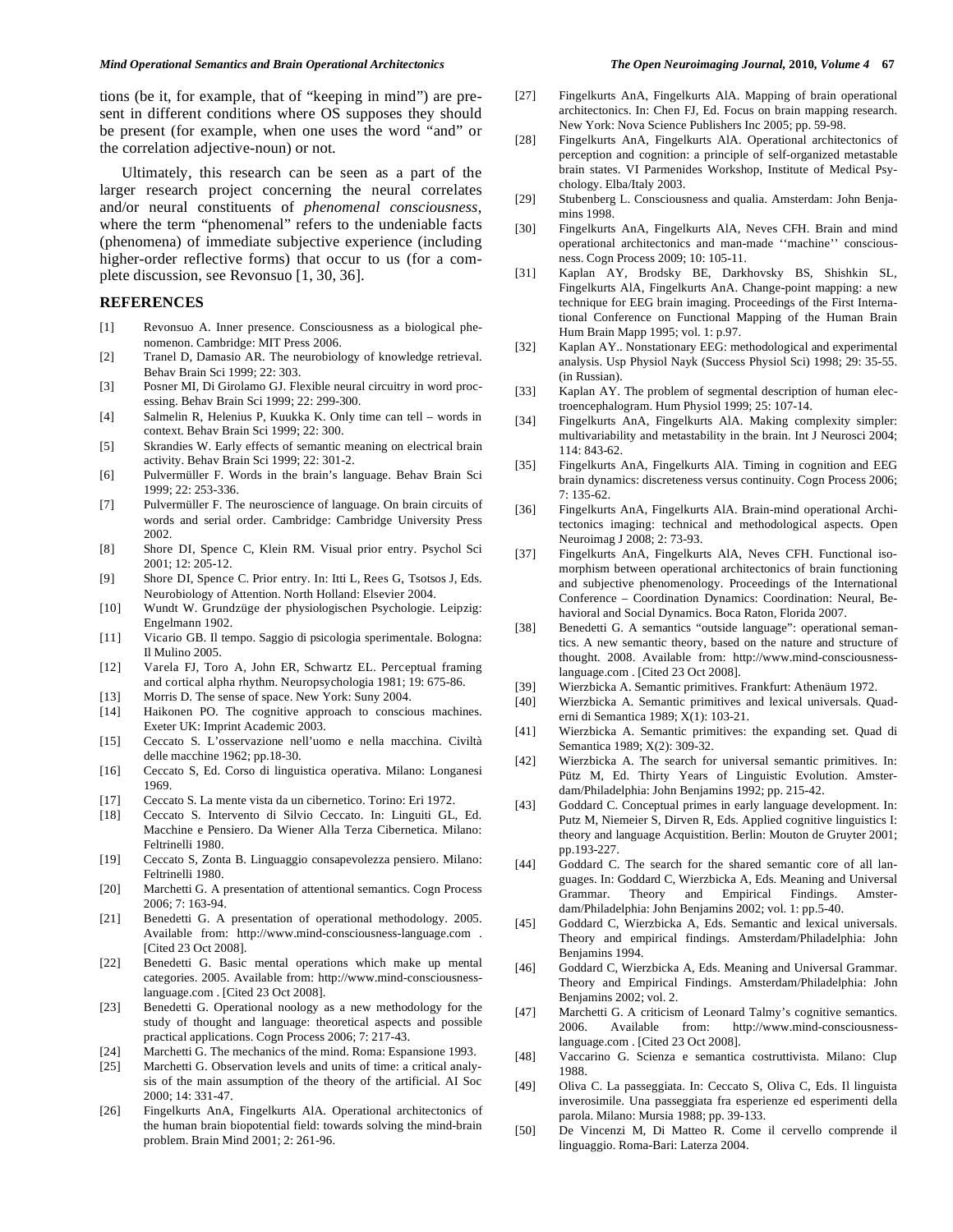#### **68** *The Open Neuroimaging Journal,* **2010***, Volume 4 Benedetti et al.*

- [51] Friederici AD. Towards a neural basis of auditory sentence processing. Trends Cogn Sci 2002; 6: 78-84.
- [52] Graffi G, Scalise S. Le lingue e il linguaggio. Bologna: il Mulino 2002.
- [53] Robins RH. A short history of linguistics. London: Addison Wesley Longman 1997.
- [54] Benedetti G. La categoria di "spazio" and Tavole sinottiche delle analisi di categorie mentali tratte dalle opere di S. Ceccato. In: Accame F, von Glasersfeld E, Somenzi V, *et al.,* Eds. Studi in Memoria di Silvio Ceccato. Roma: Società Stampa Sportiva 1999; pp. 167-235.
- [55] Benedetti G. Semantica operativa. 2004. Available from: http://www.mind-consciousness-language.com . [Cited 23 Oct 2008].
- [56] Benedetti G. On Giorgio Marchetti's commentary on my book "Semantica Operativa" [Operational Semantics], 2004; vol. I. Available from: http://www.mind-consciousness-language.com . [Cited 23 Oct 2008].
- [57] Marchetti G. La macchina estetica. Il percorso operativo nella costruzione dell'atteggiamento estetico. Milano: Franco Angeli 1997.
- [58] Marchetti G. A Theory of Consciousness. 2001. Available from: http://www.mind-consciousness-language.com . [Cited 23 Oct 2008].
- [59] Marchetti G. Foundations of Attentional Semantics. 2003. Available from: http://www.mind-consciousness-language.com . [Cited 23 Oct 2008].
- [60] Marchetti G. The importance of non-attentional operations for Attentional Semantics. 2005. Available from: http://www.mindconsciousness-language.com . [Cited 23 Oct 2008].
- [61] Barsalou LW. Perceptual symbol systems. Behav Brain Sci 1999; 22: 577-660.
- [62] Lakoff G. Women, fire, and dangerous things. Chicago: The University of Chicago Press 1987.
- [63] Rosch E. Natural categories. Cogn Psychol 1973; 4: 328-50.
- [64] Rosch E. Principles of categorization. In: Rosch E, Lloyd B, Eds. Cognition and categorization. Hillsdale: Lawrence Erlbaum Ass 1978.
- [65] James W. The principles of psychology. New York: Holt 1889 (Reprint: Cambridge: Harvard University Press, 1983).
- [66] Ribot T. Psychologie de l'attention. Paris: Alcan 1889.
- [67] Posner MI. Orienting of attention. Q J Exp Psychol 1980; 32: 3-25.
- [68] Posner MI. Attention in cognitive neuroscience: an overview. In: Gazzaniga M, Ed. The cognitive neurosciences. Cambridge: MIT Press 1994.
- [69] Posner MI, Cohen Y. Components of performance. In: Bouma H, Bowhuis D, Eds. Attention and Performance. Hillsdale: Erlbaum 1984.
- [70] Jonides J. Further toward a model of the mind's eye's movement. Bull Psychon Soc 1983; 21: 247-50.
- [71] La Berge D. The spatial extent of attention to letters and words. J Exp Psychol Hum Percept Perform 1983; 9: 371-79.
- [72] La Berge D. Attentional processing. The brain's art of mindfulness. Cambridge: Harvard University Press 1995.
- [73] Pashler HE. The psychology of attention. Cambridge: MIT Press 1998.
- [74] Braga-Illa F. Esperienza e rappresentazione. Bologna: Pitagora 1985.
- [75] Braga-Illa F, Ed. Livelli di rappresentazione. Urbino: QuattroVenti 1996.
- [76] Braga-Illa F, Ed. A proposito di rappresentazioni. Alla ricerca del senso perduto. Bologna: Pendragon 2006.
- [77] Denis M. Image et cognition. Paris: Presses Universitaires de France 1989.
- [78] Baddeley AD. The episodic buffer: a new component of working memory? Trends Cogn Sci 2000; 4: 417-23.
- [79] Baddeley AD, Hitch GJ. Working memory. In: Bower GA, Ed. Recent advances in learning and motivation. New York: Academic Press 1974; vol. 8: pp. 47-90.
- [80] Cowan N. The magical number 4 in short-term memory: a reconsideration of mental storage capacity. Behav Brain Sci 2001; 24: 87-185.
- [81] Cowan N. Working memory capacity. New York: Psychology Press 2005.
- [82] Miller GA. The magical number seven, plus or minus two: some limits on our capacity for processing information. Psychol Rev 1956; 63 : 81-97.
- [83] Oberauer K. Access to information in working memory: exploring the focus of attention. J Exp Psychol Learn Mem Cogn 2002; 28: 411-21.
- [84] Oberauer K, Süß H.-M, Schulze R, Wilhelm O, Wittmann WW. Working memory capacity - facets of a cognitive ability construct. Pers Individ Dif 2000; 29: 1017-45.
- [85] Carstensen K-U. Focused spatial attention and spatial semantics: The case of 'to follow'. Proceedings of the TSM'95 1995; pp. 15-  $27.$
- [86] Carstensen K-U. Location and distance in language: An attentionbased approach. Proceedings of the 3rd Annual Language & Space Workshop 'Resolution and Granularity in Language and Space'.Bielefeld: ZIF, University 2002.
- [87] Carstensen K-U. Spatio-temporal ontologies and attention. Spat Cogn Comput 2007; 7 (1): 3-12.
- [88] Marchetti G. Studies on time: a proposal on how to get out of circularity. Cogn Process 2009; 10: 7-40.
- [89] Amietta PL, Magnani S. Dal gesto al pensiero. Milano: Franco Angeli 1998.
- [90] Vaccarino G. Analisi dei significati. Roma: Armando Armando 1981.
- [91] Revonsuo A. Can functional brain imaging discover consciousness in the brain? J Consc Stud 2001; 8: 3-23.
- [92] Tononi G, Edelman GM. Consciousness and complexity. Science 1998; 282: 1846-51.
- [93] Varela FJ. Resonant cell assemblies: a new approach to cognitive functions and neuronal synchrony. Biol Res 1995; 28: 81-95.
- [94] Baars BJ. A cognitive theory of consciousness. New York: Cambridge University Press 1988.
- [95] Crick F, Koch C. A framework for consciousness. Nat Neurosci 2003; 6: 119-26.
- [96] Chalmers DJ. Consciousness and its place in nature. In: Chalmers D, Ed. Philosophy of Mind: classical and Contemporary readings. New York: Oxford University Press 2002; 247-72.
- [97] Searle JR. The rediscovery of mind. Cambridge: MIT Press 1992.
- [98] Hebb DO. The organization of behavior. New York: Wiley 1949.
- [99] von der Malsburg C. The what and why of binding: the modeler's perspective". Neuron 1999; 24: pp. 95-104.
- [100] Pelliomisz A, Llinas R. Tensor network theory of the metaorganization of functional geometries in the central nervous system. Neuroscience 1985; 16: 245-73.
- [101] Nunez PL. Toward a quantitative description of large-scale neocortical dynamic function and EEG. Behav Brain Sci 2000; 23: 371- 98.
- [102] Makarenko V, Llinas R. Experimentally determined chaotic phase synchronization in a neuronal system. Proc Natl Acad Sci USA 1998; 95: 15747-52.
- [103] Kirillov AB, Makarenko VI. Metastability and phase transition in neural networks: statistical approach. In: Holden AV, Kryukov VI, Eds. Neurocomputers and Attention. Manchester: Manchester University Press 1991; vol. 2. pp. 825-922.
- [104] Kaplan AYA, Fingelkurts AnA, Fingelkurts AlA, Borisov SV, Darkhovsky BS. Nonstationary nature of the brain activity as revealed by EEG/MEG: Methodological, practical and conceptual challenges. Signal Process 2005; 85: 2190-212.
- [105] Kelso JAS. Dynamic patterns: the self-organization of brain and behavior. Cambridge: MIT Press 1995.
- [106] Bressler SL, Kelso JAS. Cortical coordination dynamics and cognition. Trends Cogn Sci 2001; 5: 26-36.
- [107] Shannon CE. A mathematical theory of communication. Bell Syst Technol J 1948; 27: 379-423 , 623-56.
- [108] Aquinas St. Thomas: treatise on man. In: Sullivan DJ (rev.) Summa Theologica: Translated by Fathers of the English Dominican Province. vol. 19. Chicago: Great Books Series, Encyclopedia Britannica 1952; vol. 1272; pp. 378-487.
- [109] Oakley TH. Elements of attention: a new approach to meaning construction in the human sciences. 2004. Partly available from: